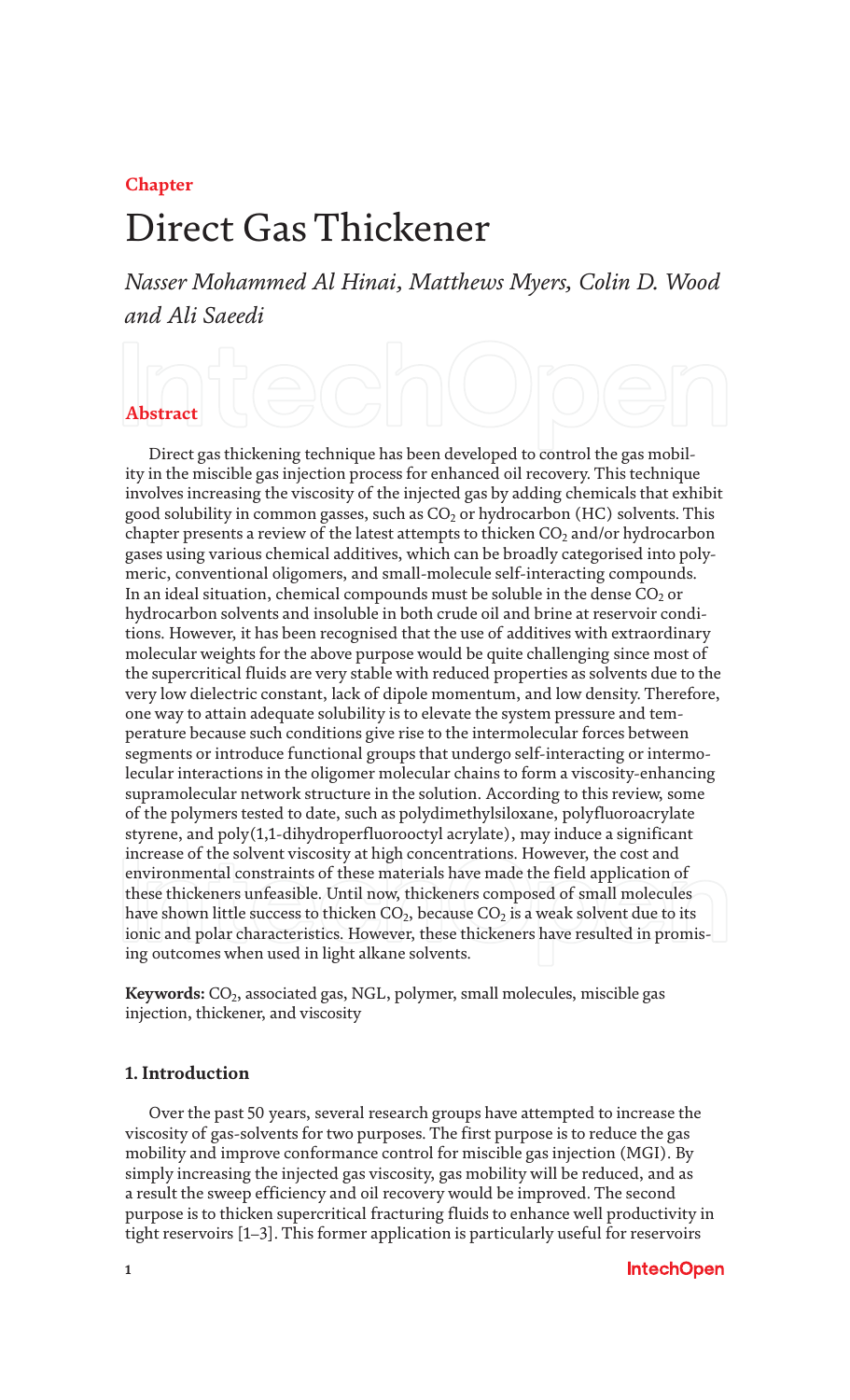that are sensitive to the typical water-based fluids used for fracturing. Increasing the fluid viscosity results in a more effective fracturing fluid [1]. In addition, at high pressures, viscous fluids would be able to propagate wider fractures by improving the transport of proppant particles and reducing the leak-off of gas into the faces of the fracture  $[1, 3, 4]$ .

In previous studies, efforts were centred on identifying thickeners for  $CO<sub>2</sub>$  and natural gas liquid (NGL) (i.e. ethane, propane, and butane) thickeners. These attempts are based on polymeric and small-molecule candidates as will be reviewed and highlighted in this chapter. The mechanisms behind the thickening of any solvent depend on polymer coil expansion, intermolecular interactions, entanglement, aggregation (affected by the polymer molecular weight distributions), and self-assembly and indirectly through the effect of polymer molecules on nearby solvent molecules [5].

#### **2. Direct carbon dioxide thickeners**

#### **2.1 Polymeric thickeners**

The use of a polymer thickener is one of the fundamental strategies for increasing  $CO<sub>2</sub>$  viscosity [2]. The main advantages of this approach are that the thickening process can enhance  $CO<sub>2</sub>$  viscosity over a wide range of temperatures and improve sweep efficiency across the reservoir formation [6]. Although high molecular weight (Mw) polymers (Mw >10 $^6$  g.mol $^{-1}$ ) are effective viscosity enhancers at dilute concentrations, it is extremely challenging to dissolve ultrahigh molecular weight in dense  $CO<sub>2</sub>$  at reservoir conditions [6, 7]. In the literature, several polymers (Mw:  $10^3\text{--}10^6\,\mathrm{g}$ .mol $^{-1}$ ) have been designed and identified that can be dissolved and thicken supercritical  $CO<sub>2</sub>$  [1]. However, the pressure required for the dissolution of these polymers is very high in the range of 68.95–275.79 MPa, which is significantly higher than the typical reservoir pressures for  $CO<sub>2</sub>$  flooding (MMP, 10.3–27.6 MPa) [1].

The earliest attempts at viscosity enhancers for dense  $CO<sub>2</sub>$  were with oil-soluble polymers (e.g. non-polar organic polymers) because  $CO<sub>2</sub>$  is known to be a nonpolar solvent capable of dissolving certain hydrocarbons and other small molecules quite well [6, 8]. Therefore, it was expected that oil-soluble polymers would be a more likely candidate to dissolve in supercritical  $CO<sub>2</sub>$  compared to water-soluble polymers. Heller et al. identified 18 hydrocarbon-type polymers that exhibited encouraging solubility (0.22–10 g/litre) in  $CO<sub>2</sub>$  at pressures of 11.7–21.4 MPa and temperatures of 293–331 K [9–14]. Although several polymers showed a slight increase in  $CO<sub>2</sub>$  viscosity, none of the studied polymers were capable of enhancing the viscosity of  $CO_2$  significantly to a useful level. This is attributed to low solubility in  $CO<sub>2</sub>$  leading to a random polymer coil structure that is not efficient at significantly increasing viscosity. Furthermore, the molecular weight of the polymers found to be soluble in  $CO<sub>2</sub>$  was very low. For example, a 1 wt% solution of low molecular weight atactic poly(methyl oxirane) (Mw: 408 g.mol<sup>−</sup><sup>1</sup> ) exhibited slight solubility in  $CO<sub>2</sub>$  and increased its viscosity by approximately 25% at 301–306 K and 13.7–17.9 MPa [11]. These initial efforts were followed by subsequent attempts to maximise the entropy of mixing between the  $CO<sub>2</sub>$  and polymers by using disordered polymers with irregularity in multiple components and side chains that varied in chain length [9]. Thereby, focus was put on poly( $\alpha$ -olefins), such as poly(1-hexene), poly(1-pentene), and poly(1-decene) (P-1-D). Although some achievements were made with some of the evaluated polymers, none of these amorphous polymers were considered to be effective thickeners primarily due to their low solubility in  $CO<sub>2</sub>$ . In general, it is concluded that the molecular weight of the polymers had to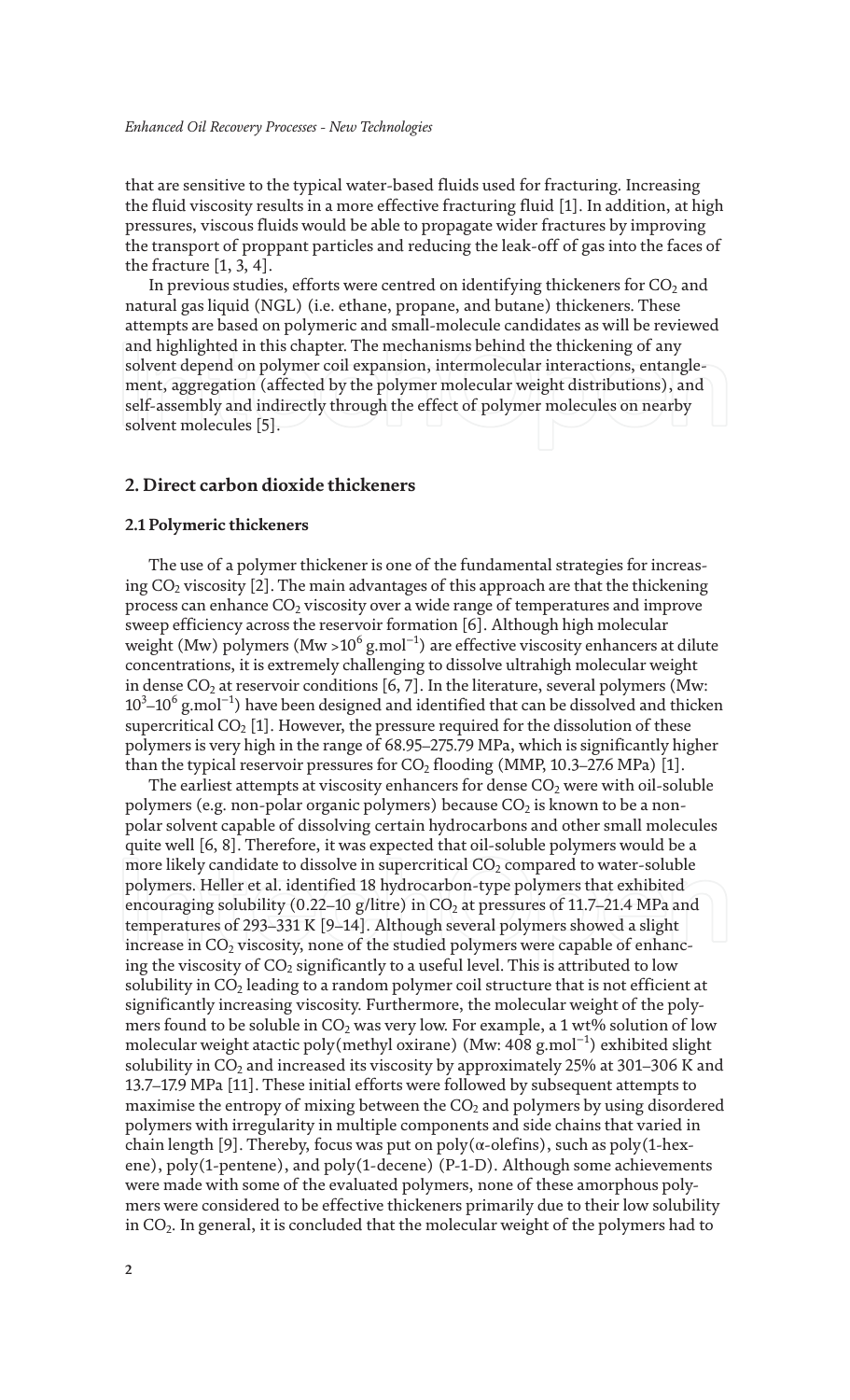be fairly low (Mw > 1000 g.mol $^{-1}$ ) and thus less effective at enhancing viscosity to achieve significant solubility in  $CO<sub>2</sub>$  [6]. Typically, high and ultrahigh molecular weight polymers are used as effective thickeners. In 2012, Zhang et al. reported that less than 1 wt% solutions of two oligomers (i.e. P-1-D and poly(vinyl ethyl ether) (PVEE)) (**Figure 1**) could increase the viscosity of  $CO<sub>2</sub>$  by 13–14-fold at 329 K [15]. Previous research groups found that neither a 1 wt% mixture of PVEE nor P-1-D was capable of enhancing the viscosity in either toluene or  $CO<sub>2</sub>$  by more than several percents [2, 6, 8]. Therefore, Zhang et al. findings do not correlate and are inconsistent with the results of other research groups. Most previous studies, reported that for low/high molecular weight polymers, a concentration of 1.5–7 wt% is required to thicken  $CO<sub>2</sub>$  albeit at very high pressure [6]. In recent studies, [16, 17] P-1-D has been found to have sufficient solubility in both  $CO<sub>2</sub>$  and associated gas (AG) mixtures (at temperatures above 358 K and pressures of 50–55 MPa) to considerably increase gas viscosity. The viscosity enhancement of P-1-D in an AG mixture (25 mol%  $CO<sub>2</sub>$ ) and  $CO<sub>2</sub>$  was measured in a capillary viscometer at different pressures (50–55 MPa), 377 K, and varying P-1-D concentrations (1.5–9 wt%). For example, at 5 wt% P-1-D, the  $CO<sub>2</sub>$  viscosity falls in the range of 0.14–0.18 cP (1.2–2.6-fold) over the pressure range of 50–55 MPa, while over the same pressure range, the AG mixture viscosity is in the range of 0.126–0.131 cP (~4-fold).

In 1987, a patent published by Bullen and co-workers [18] claimed that  $CO<sub>2</sub>$ based fracturing could be improved by adding a small amount of a polycarbonate copolymer (Mw: 20,000–150,000 g.mol $^{-1}$ ) that was formed via low-temperature reaction of  $CO<sub>2</sub>$  with propylene oxide in a homogeneous catalyst (e.g. diethylzinc and/or acetic acid anhydride). This copolymer exhibits dissolution in  $CO<sub>2</sub>$  and is capable of increasing its viscosity by threefold at a concentration of 2.5 wt% at 295 K and pressures ranging from 10 to 25 MPa. Furthermore, Sarbu et al. [19] tested the solubility of poly(ether-carbonate) copolymers (derived from propylene oxide and  $CO<sub>2</sub>$ ) in  $CO<sub>2</sub>$ . They found that this copolymer (Mw: 16000 g/mol) could only be dissolved at 1 wt% at 295 K and 14 MPa. However, there was no significant increase in  $CO<sub>2</sub>$  viscosity under these conditions. This calls into question some of the results by Bullen and co-workers as they are much better than later literature [2].

Other researchers have attempted to use entrainers (co-solvents) to improve the solubility of polymers in  $CO<sub>2</sub>$  [20] and as such increase the  $CO<sub>2</sub>$  viscosity as well as increase the solubility of crude oil components in the  $CO<sub>2</sub>$ -rich phase [21]. These



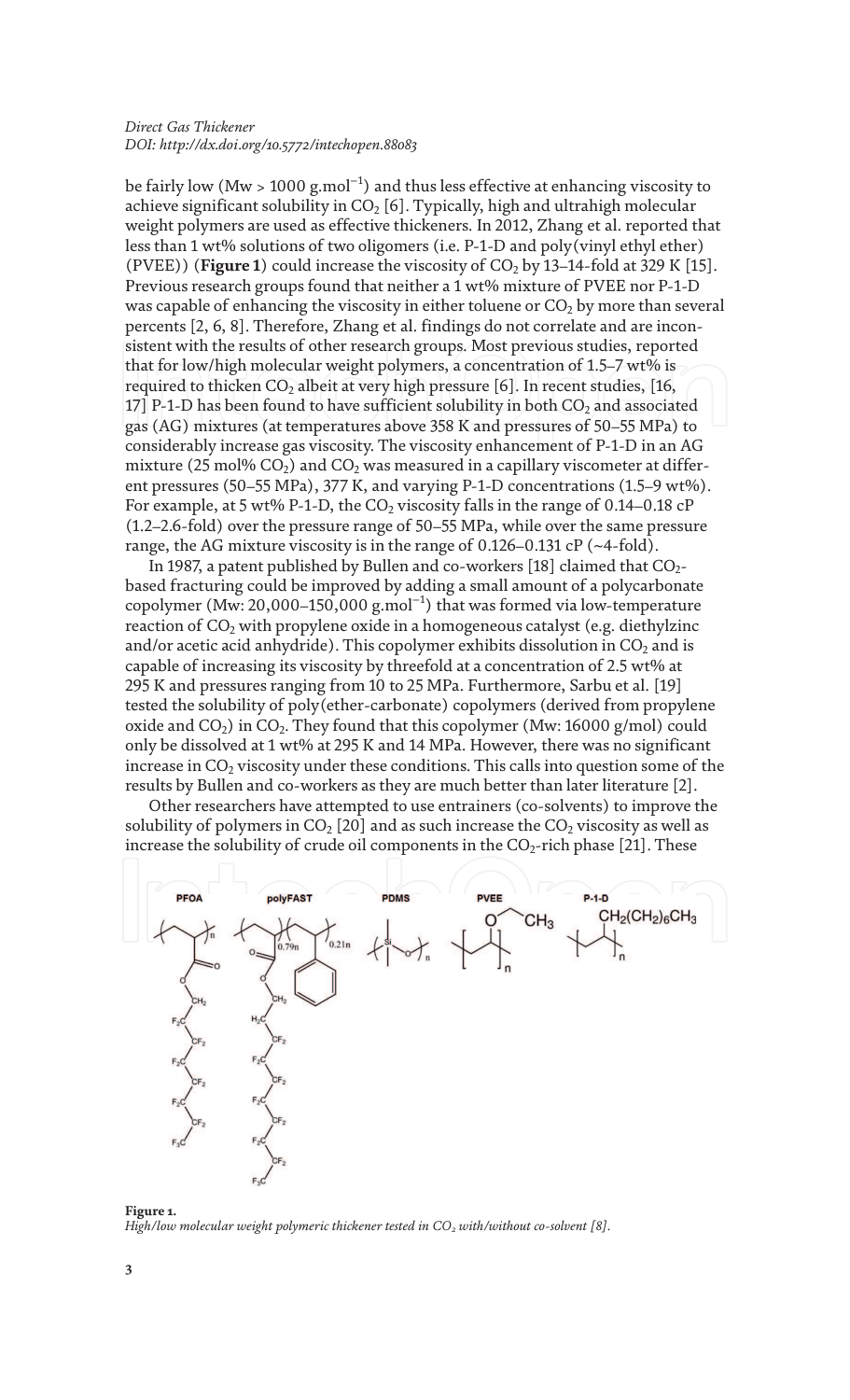entrainers are relatively low molecular weight non-polar or polar organic compounds which include alcohols, glycols, ethoxylated alcohols, and hydrocarbons [21]. Chullick's patent claimed that addition of alcohol and glycol would promote the solubility of polymers in  $CO<sub>2</sub>$  [20]. The rationale is that polar entrainers improve the polarizability of  $CO<sub>2</sub>$ , which may act in a similar manner to a surfactant in the water/oil system, while non-polar entrainers may function as mutual solvents in a polymer/ $CO<sub>2</sub>$  system [20]. Therefore, the addition of entrainers to a supercritical fluid (SCF) leads to increase in the solvent power of SCF [21]. Furthermore, a National Institute for Petroleum and Energy Research (NIPER) group evaluated the use of entrainers (without polymer) as  $CO<sub>2</sub>$  thickeners [21]. They reported substantial increase of  $CO<sub>2</sub>$  viscosity with high concentration of entrainers in  $CO<sub>2</sub>$ . For example, 13 mol% of isooctane and 44 mol% of 2-ethylhexanol increased the viscosity of  $CO<sub>2</sub>$  by 243 and 1565%, respectively. However, at dilute concentration of entrainers in  $CO<sub>2</sub>$ , the viscosity enhancement was subtle. For example, 2 mole% of 2-ethylhexanol resulted in 24% of  $CO<sub>2</sub>$  viscosity enhancement [21]. In another patent, a treating fluid was used to increase the viscosity of  $CO<sub>2</sub>$  solution. This treating fluid is formed by solubilising a polymer or copolymer of dimethylacrylamide (0.25–2.5 wt%) in the substantially anhydrous liquid which was cross-linked by a metal ion source (0.01–2 wt% of titanium, zirconium, and/or aluminium). The substantially anhydrous fluid/polymer and  $CO<sub>2</sub>$  solutions formed a single phase and viscosified the fluid (13–30 cP) at temperatures of 338–377 K and pressures of 6.89–12 MPa [22]. Although, there is significant increase in  $CO<sub>2</sub>$  viscosities, the amount of entrainers added is extremely high [6].

A group of researchers at the University of Wyoming attempted at in situ polymerisation of CO<sub>2</sub>-soluble alkene monomers, including ethylene, octene, and decene [23]. They found that polymerised monomers could be miscible in  $CO<sub>2</sub>$  at the tested conditions (306 K and 17.9 MPa). However, the polymers did not form stable solutions and produced solid precipitates over time. As a result, viscosity enhancement was not observed. In an attempt to obtain a very high molecular weight polymeric thickener for  $CO<sub>2</sub>$ , researchers at Chevron [24–26] have assessed candidates that exhibited Hildebrand solubility parameters of less than 7 (cal/cc)<sup>0.5</sup> that is closer to the  $CO<sub>2</sub>$  solubility parameter at reservoir conditions (327 K and 17.2 MPa), which is approximately 6 (cal/cc)<sup>0.5</sup> [27]. Furthermore, they found beneficial, if the polymer candidates contained electron donor atoms such as oxygen, nitrogen, and sulphur that are capable of interacting favourably with the carbon atom (i.e. an electron acceptor) within the  $CO<sub>2</sub>$  molecules. Electron donor functional groups used in this study included ethers, sulphones, siloxanes, thioethers, silyethers, esters, carbonyls, dialkylamides, and tertiary amines. The researchers concluded that such functional groups associated within polymers would enhance the solubility of the polymers to some extent through specific interaction with  $CO<sub>2</sub>$ . However, full dissolution of such polymers in  $CO<sub>2</sub>$  could not be attained without the addition of toluene as a co-solvent [24].

High molecular weight polydimethylsiloxane (PDMS, Mw: 135,000 g.mol $^{-1})$ (**Figure 1**) was initially tested by Heller et al. [11] for solubility in  $CO<sub>2</sub>$ . They found that 0.03 wt% of PDMS could dissolve in  $CO<sub>2</sub>$  at 298 K and 18.9 MPa. However, at this dilute concentration, PDMS did not appreciably enhance  $CO<sub>2</sub>$  viscosity. Furthermore, others attempted to increase the PDMS concentrations in  $CO<sub>2</sub>$ ; however, the solubility of PDMS in  $CO<sub>2</sub>$  could not be attained without substantial addition of toluene as a co-solvent. Therefore, it was determined that very high molecular weight PDMS (Mw: 197,000 g.mol<sup>-1</sup> and 7.3 (cal/cc)<sup>0.5</sup>) could effectively thicken  $CO_2$  only if a toluene co-solvent (10–20%) was added into the solution [26]. For example, addition of 20 wt% toluene co-solvent enabled up to 4 wt% of PDMS to be dissolved in  $CO_2$ , resulting in a 30-fold of  $CO_2$  viscosity enhancement [26].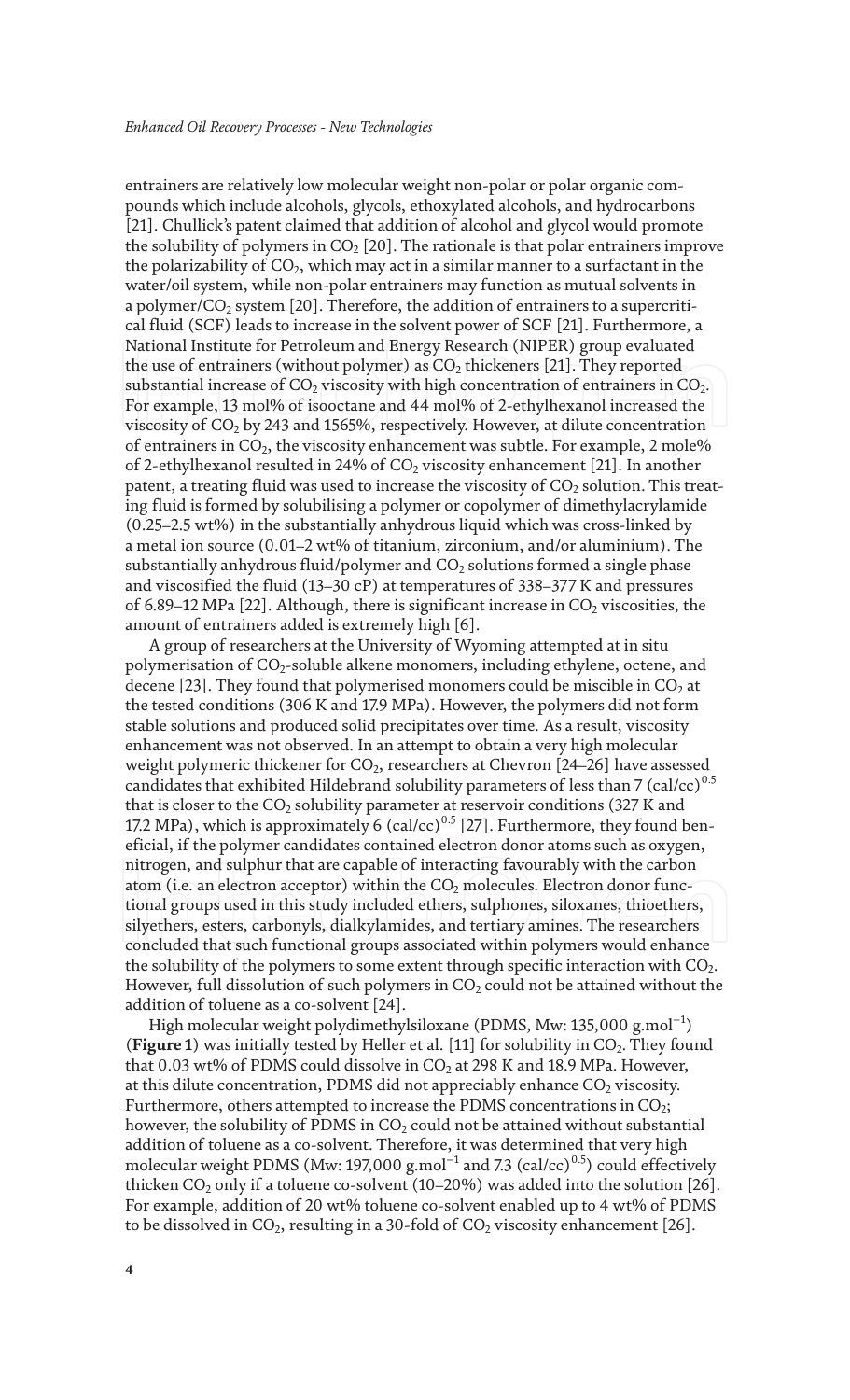This viscosity enhancement was compared only with pure  $CO<sub>2</sub>$  viscosity, but it was not compared against toluene/ $CO<sub>2</sub>$  viscosity, because it was expected that toluene addition into  $CO<sub>2</sub>$  may not contribute directly to the  $CO<sub>2</sub>$  viscosity enhancement and it only improves the solubility of polymer in  $CO<sub>2</sub>$ . However, their core flooding experiment results showed that  $CO<sub>2</sub>/toluene$  flood gives higher oil recovery than pure  $CO<sub>2</sub>$  flood. This attributes to that toluene is a strong solvent, which causes a higher oil swelling and oil viscosity reduction. It was also found the viscous solution (20 wt% toluene, 4 wt% of PDMS, and 76 wt% of  $CO<sub>2</sub>$ ) can significantly reduce gas mobility, increase oil recovery (10–20%), and delay the breakthrough in porous media. In another study a group of researchers from Texas A&M University added an organic co-solvent (e.g. toluene) into  $CO<sub>2</sub>$ -philic polymeric thickeners (PDMS and polyvinyl acetate (PVAc)) during core flooding experiments in order to enhance the solubility in  $CO<sub>2</sub>$  [28, 29]. They prepared solutions of PDMS (5 wt% with a Mw of 260,000 g.mol $^{-1}$ ) and PVAc (5 wt% with a Mw of 170,000 g.mol $^{-1})$ with a range of toluene concentrations from 10 to 20 wt% added as a co-solvent. In addition, PVEE was used at the concentration of 0.8 wt% in  $CO<sub>2</sub>$  without the addition of a co-solvent, as this polymer has the ability to dissolve in  $CO<sub>2</sub>$  without a co-solvent [29]. Their results proved that PDMS and PVAc with the addition of toluene could improve the gas mobility, accelerate the oil recovery (5–10% with PDMS and 4–9% with PVAc), and delay  $CO<sub>2</sub>$  breakthrough. These results were consistent with the finding of Chevron researchers that 4 wt% PDMS was soluble and could thicken  $CO<sub>2</sub>$  in the presence of a co-solvent. In other words, both groups found that PDMS and PVAc are both to be  $CO_2$ -philic and effective thickeners with the use of substantial amounts of a co-solvent. PVEE (Mw: 3800 g.mol $^{-1}$ ) at low concentration (0.8 wt%) did not show any increase in viscosity or improvement in  $CO<sub>2</sub>$  mobility and oil recovery [29]. This means that the PVEE may not be able to increase the  $CO<sub>2</sub>$  viscosity at this concentration which further confirms that the thickening level reported by Zhang et.al is higher than expected.

A group of researchers at the New Mexico Petroleum Recovery Research Center (PRRC) proposed another route towards high-performance thickeners by introducing self-interacting functional groups at each end of the polymer chains [14]. These polymers with terminal ionic groups (linear, difunctional, and telechelic ionomers) were thought to be effective thickeners in non-polar solvents as the ionic groups in each chain could aggregate into multiple ion pairs causing interaction between separate chains. They incorporated sulphonate groups onto the ends of polyisobutylene, and although this polymer is soluble in  $CO<sub>2</sub>$  at a concentration of 0.4 wt%, the sulphonated ionomer was only partially dissolved in  $CO<sub>2</sub>$ , which is a weak solvent for this ionic group. In a recent publication, O'Brien et.al [30] used a route similar to the approach proposed by the PRRC group. The difference between the two studies is that the PRRC group used functional groups in the polymer chain that experiences intermolecular interactions with  $CO<sub>2</sub>$ , while O'Brien proposes using functional groups that form self-assembly and intermolecular interactions via hydrogen bonding (donor-acceptor), π-π stacking, and dipole-dipole interactions. Therefore, the strategy used by the O'Brien's group could be used to explore oligomeric molecules. So, they synthesised a series of aromatic-amide terminated PDMS oligomers (i.e. low molecular weight polymers) to maximise the entropic characteristics for oligomeric species interacting with  $CO<sub>2</sub>$  by choosing a solute with high free volume and flexible chains. In addition, the aromatic moieties promote the formation of supramolecular structures among the low molecular weight oligomers. Amide and aromatic amide further enhance this interaction and induce self-assembly through strong hydrogen bond donor-acceptor interactions. The researchers found that amide-terminated-PDMS oligomers with simple aromatic groups through the incorporation of electron-deficient aromatic groups onto these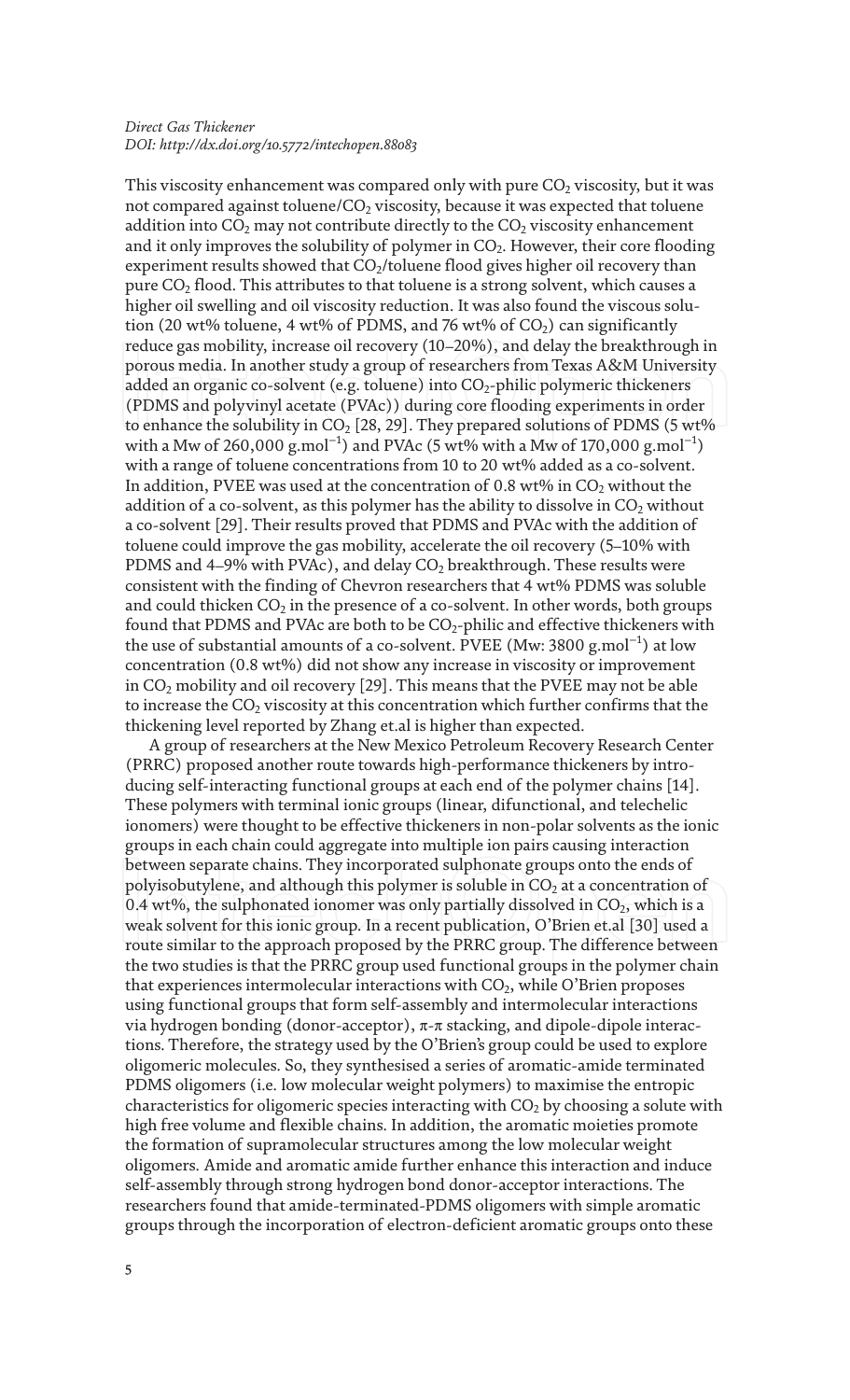amides (i.e. 4-nitrobenzamide, biphenyl-4-carboxamide, and anthraquinone-2-carboxamide) did not show any significant impact on  $CO<sub>2</sub>$  viscosity at a concentration of 1 wt% due to the poor interaction of functional groups in these compounds with  $CO<sub>2</sub>$ . However, they achieved promising results with anthraquinone-2-carboxamide (AQCA) as an end group that was found to be a gelator of hexane at a concentration of 15 wt%, and at concentrations ranging from 5 to 10 wt% in hexane, a significant increase in viscosity was observed. However, this behaviour did not extend to other similar compounds based on either biphenyl-4-carboxamide or 4-nitrobenzamide end groups. Therefore, they attempted to improve the intermolecular interaction with the AQCA end group by utilising branched anthraquinone amides, where the number of AQCA end groups per molecule can be increased. It was found that branched anthraquinone amides were insoluble in  $CO<sub>2</sub>$  at concentrations of 1 wt%. However, it was soluble in  $CO<sub>2</sub>$  when hexane as co-solvent was added. Hence, this branched compound can be a useful thickener in the presence of substantial amount of hexane as co-solvent. For example, at a temperature and pressure of 348 K and 34.5 MPa, respectively, a transparent solution composed of 13.3% branched anthraquinone-amide functionalised oligomers, 26.7% hexane, and 60%  $CO<sub>2</sub>$  was found to have a viscosity three times greater than that of a  $CO<sub>2</sub>/$ hexane mixture without a thickener. Given the low-viscosity enhancement (threefold) and high concentration of this compound and the co-solvent required, this compound was not considered to be economical and practical for  $CO<sub>2</sub>$  flooding. These compounds that have considerable intermolecular interactions with  $CO<sub>2</sub>$  are further discussed in the next section of this chapter. Overall, all studies found that high/low molecular weight PDMS polymers were more  $CO_2$ -philic than hydrocarbon-based polymers [31], although they were not capable of viscosifying  $CO<sub>2</sub>$  without the use of substantial amounts of a co-solvent. However, the high cost of PDMS polymer/ oligomer and high concentration of co-solvent required make the field application for this polymer impractical [2, 6, 7].

DeSimone's research group [32] was arguably among the first to report on a high molecular weight polymer-based  $CO<sub>2</sub>$  thickener capable of increasing the viscosity without the need of a co-solvent. They found that 3.4 wt/vol% of either poly(1,1-dihydroperfluorooctyl acrylate) (PFOA) (**Figure 1**) or polyfluoroacylate (PFA, Mw: 1,400,000 g.mol<sup>-1</sup>) could be dissolved in  $CO_2$  increasing the viscosity of CO2 by a factor of 2.5 at a pressure of 31 MPa and temperature of 323 K. **Figure 2** shows the increase in  $CO_2$  viscosity resulted from dissolving 3.7 and 6.7 wt/v% of PFOA at 323 K. This is the first example of high Mw polymers that can be dissolved in  $CO<sub>2</sub>$  and significantly thicken  $CO<sub>2</sub>$  in the absence of a co-solvent. To date, PFOA is still recognised as the most soluble polymer in  $CO<sub>2</sub>$  and among the most effective thickeners of  $CO<sub>2</sub>$ . Unfortunately, PFOA is a fluoropolymer type, which makes it relatively expensive. Furthermore, fluorinated polymers possess environmental concerns as they are suspected as carcinogen [33]. Therefore, if the cost and environmental constraints are considered, PFOA is not practical for field application in  $CO<sub>2</sub>$  flooding [2].

To limit these negative aspects of fluorinated polymers and potentially make them viable, Enick and Beckman and other co-workers at the University of Pittsburgh have tried to reduce the amount of fluorinated polymers needed without affecting its performance [4, 34, 35]. They prepared a copolymer based on a perfluoropolyacrylate and a functional group, which engages strongly in intermolecular interactions, in order to promote an increase in  $CO<sub>2</sub>$  viscosity. This copolymer is composed of 71–79 mol% of fluoroacrylate monomer (1,1,2,2-ttatrahydro heptaecfluorodecylacrylate) and 21–29 mol% of styrene group (polyfluoroacrylate styrene or polyFAST) (**Figure 1**). The fluoroacrylate monomer is highly  $CO<sub>2</sub>$ -philic and facilitates polyFAST solubility in  $CO<sub>2</sub>$ . The associating styrene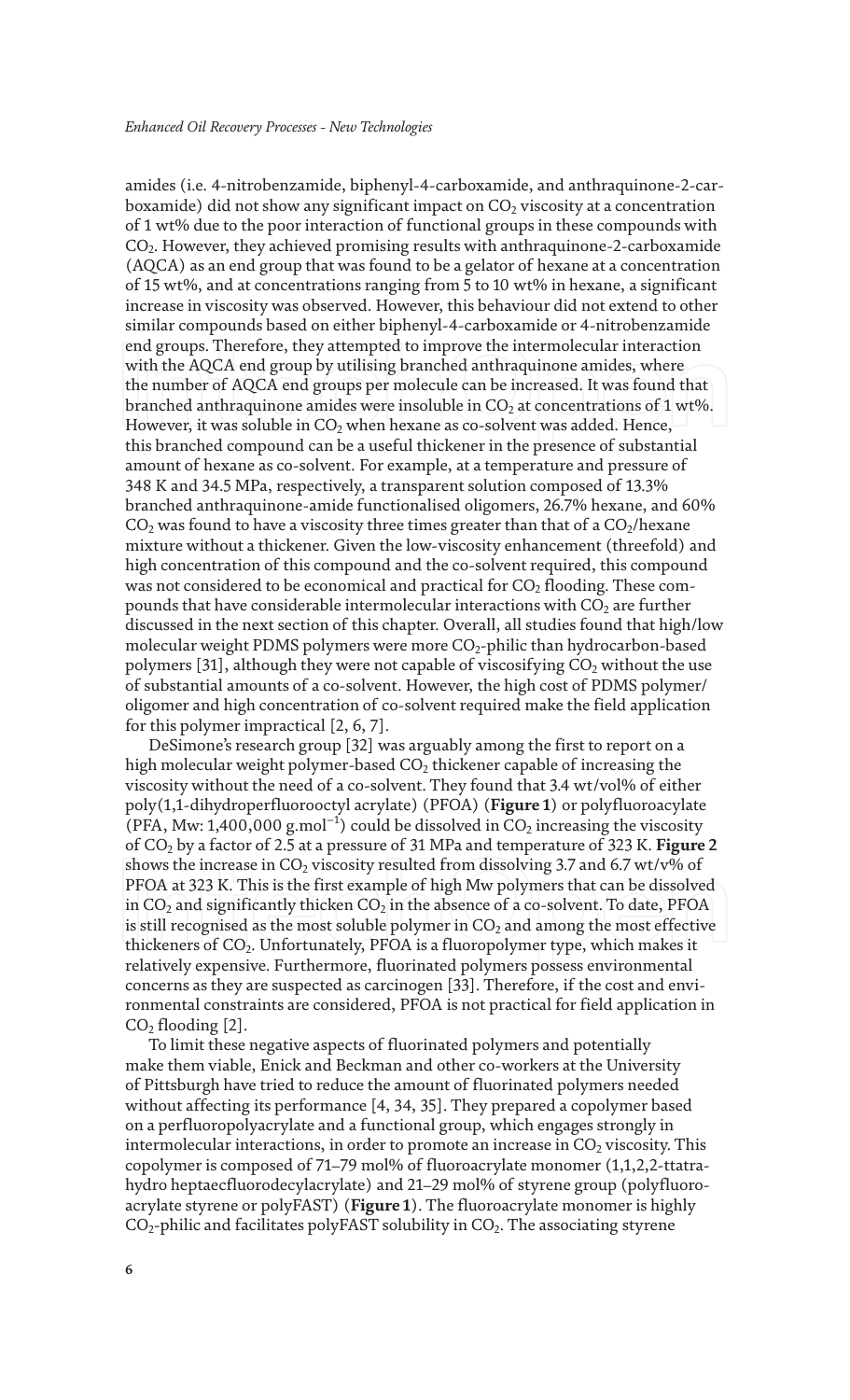

#### **Figure 2.**

The viscosity enhancements of PFOA in CO<sub>2</sub> at different pressures and concentrations and temperature of *323 K [32].*



**Figure 3.** *The effect of temperature on the relative viscosity of polyFAST in CO<sup>2</sup> solution at 34 MPa [35].*

group is a mildly  $CO<sub>2</sub>$  phobic monomer that promotes intermolecular interactions and improves viscosity enhancement through supramolecular interactions. This copolymer was found to be soluble in  $CO<sub>2</sub>$  at pressure and temperature conditions close to those used in  $CO_2$ -EOR [34]. However, the solubility was found to decrease with an increase in the styrene content [4]. For instance, the cloud point pressure of 1 wt% of 29 mol% styrene-71 mol% fluoroacrylate copolymer and 35 mol% styrene-71 mol% fluoroacrylate copolymer in  $CO<sub>2</sub>$  at 297 K is 12 MPa and 16.2 MPa, respectively. Furthermore, it was also found to significantly increase  $CO<sub>2</sub>$  viscosity at dilute concentrations of polyFAST. As it can be seen in **Figure 3**, 0.5 and 1 wt% of polyFAST in  $CO_2$  at 298 K are able to increase the viscosity of  $CO_2$  by 1.5- and 2.3-fold, respectively [34]. However, polyFAST is the most effective polymeric thickener for  $CO<sub>2</sub>$  at dilute concentration in the absence of a co-solvent. Comparing to PFOA results, this copolymer was successful to reduce concentration by 73% to achieve the same viscosity improvement (2.3-fold) at 323 K and 34 MPa. However, it was not practical to be used for  $CO<sub>2</sub>$ -EOR application due to the cost of the copolymer (roughly \$132 per kg) and lack of its availability in large quantities [2]. In addition, this copolymer contains a large amount of fluorine, which is environmentally and biologically persistent [29].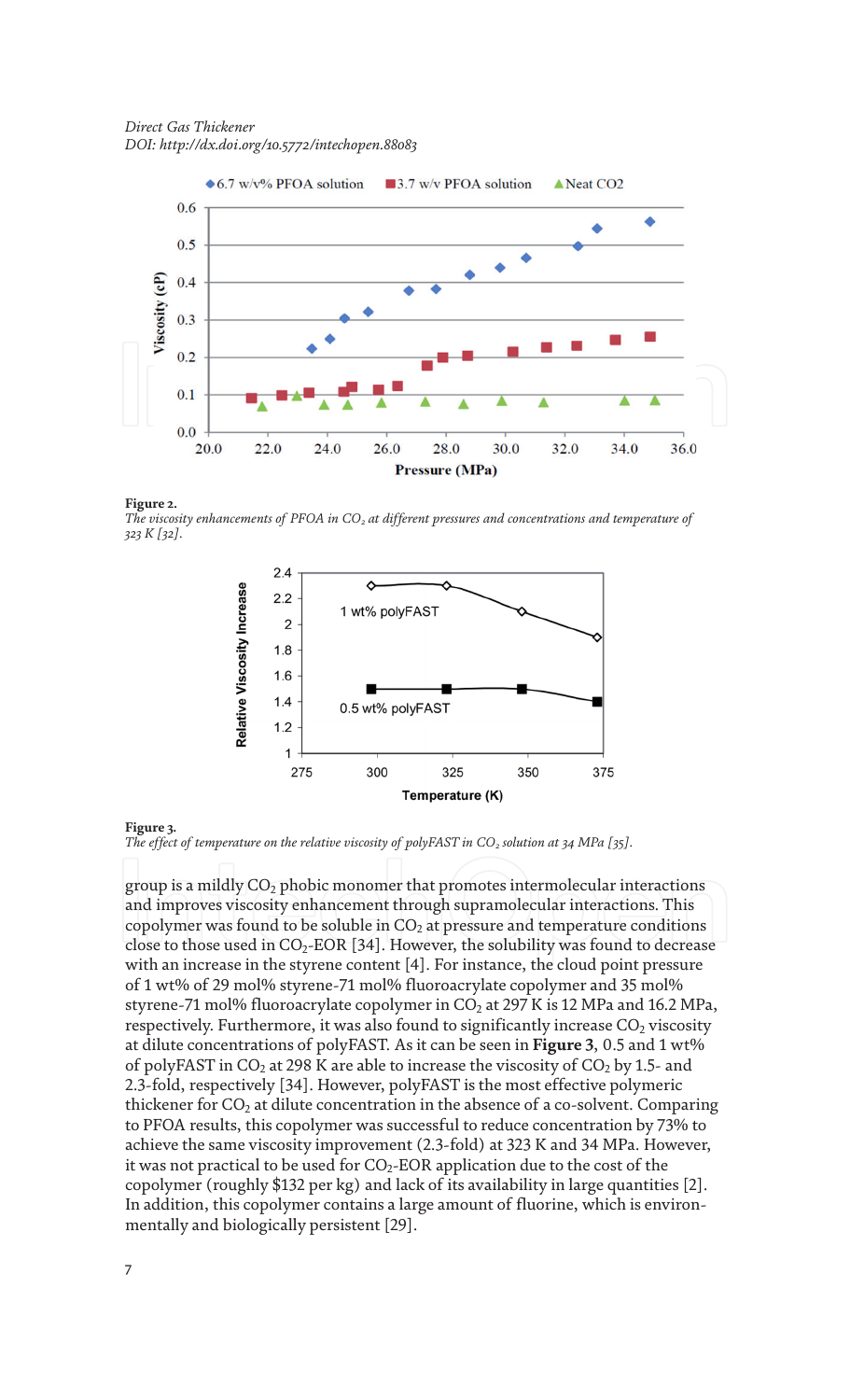Another promising strategy to obtain effective  $CO<sub>2</sub>$  thickeners was introduced to avoid the aforementioned environmental and economic concerns associated with fluorous and silicone-based polymers. Several researchers have focused on the synthesis and design of non-fluorinated oligomers and polymers. Tapriyal et al. [36] found that PVAc is the second most  $CO<sub>2</sub>$  soluble polymer among non-fluorous polymers with PDMS being the most soluble. However, the dissolution of high Mw PVAc in  $CO<sub>2</sub>$  requires a very high pressure. In addition, no measureable viscosity increase was observed with 1–2 wt% of PVAc (Mw: 11000 g.mol $^{-1}$ ) in CO<sub>2</sub> at 298 K and 64 MPa. Furthermore, Enick and co-workers [36] designed a non-fluorinated version of PFOA in the hope of finding a thickener candidate that is cheap, environmentally friendly, and capable of increasing  $CO<sub>2</sub>$  viscosity at low concentration. Therefore, they developed new copolymers based on an oxygenated hydrocarbon polymer (making it  $CO_2$ -philic) and a self-interacting group (or  $CO_2$ -phobic) to enhance viscosity. Some of the attractive oxygenated hydrocarbon monomers include vinyl acetate, alkyl vinyl ether, carbonyl, and sugar acetate functional groups [37–43]. Oxygenated hydrocarbon monomers containing functional groups with one or more oxygen atoms can induce thermodynamic interactions with  $CO<sub>2</sub>$ . These oxygen atoms are electropositive, while the carbon atoms in  $CO<sub>2</sub>$  are electronegative, which facilities Lewis acid-base interactions. In addition, the hydrogen bond in the polymer backbone or side chain having increased the positive charge (H…O) acts as Lewis acids towards electron the oxygen atoms in  $CO<sub>2</sub>$  [41]. As mentioned above, PVAc is among the most CO2-philic high MW oxygenated hydrocarbon polymers [43]. Therefore, Enick and co-workers replaced the fluoroacrylates in polyFAST with vinyl acetate monomers in order to reduce the cost of the polymer. They designed non-fluorous copolymers for  $CO<sub>2</sub>$  solubility, while the styrene group was replaced with a benzoyl group for intermolecular association. This approach simplifies the copolymer synthesis as styrene cannot be polymerised with the vinyl acetate monomer due to the large reactivity ratio difference [36]. They synthesised a 5% benzoyl-95% vinyl acetate copolymer or polyBOVA (Mw: 7840 g.mol $^{-1}$ ). A modest increase in CO<sub>2</sub> viscosity of 40–80% at a concentration of a 1 and 2 wt% was observed; however, high pressure was required (64 MPa) to attain the dissolution of this copolymer in  $CO<sub>2</sub>$  at 298 K.

#### **2.2 Small-molecule self-associating thickeners**

An alternate strategy to increase the viscosity of  $CO<sub>2</sub>$  is to employ self-interacting low molecular weight compounds as thickeners (**Table 1**). In order to differentiate between co-solvents and this class of thickeners, these compounds interact with each other and the  $CO<sub>2</sub>$  resulting in a self-assembled structure that contains a solventphilic group and a solvent-phobic segment, while a co-solvent is nonassociating and consists of solely a solvent-philic segment [7]. These small molecules do not have the required molecular weight to substantially increase the gas viscosity; however, these compounds self-associate forming a supramolecular network that enhances the  $CO<sub>2</sub>$ viscosity [2]. In general, these compounds contain functional groups with both  $CO<sub>2</sub>$ philic segments that promote dissolution, and the  $CO<sub>2</sub>$ -phobic moieties induce intermolecular association [44]. Therefore, the various associations between neighbouring molecules within the  $CO<sub>2</sub>$  matrix lead to viscosity enhancement [2]. Furthermore, the self-assembly of these molecules in solution can be characterised via a dramatic viscosity change or small-angle neutron scattering (SANS), FT-IR, circular dichroism, X-ray diffraction, electron microscopy, or differential scanning calorimetry [45–53]. To date, small associative molecules have yielded little success in thickening  $CO<sub>2</sub>$ , because  $CO<sub>2</sub>$  is a poor solvent for these ionic and polar associating groups [8]. The following section describes the different types of small molecules used to thicken  $CO<sub>2</sub>$ .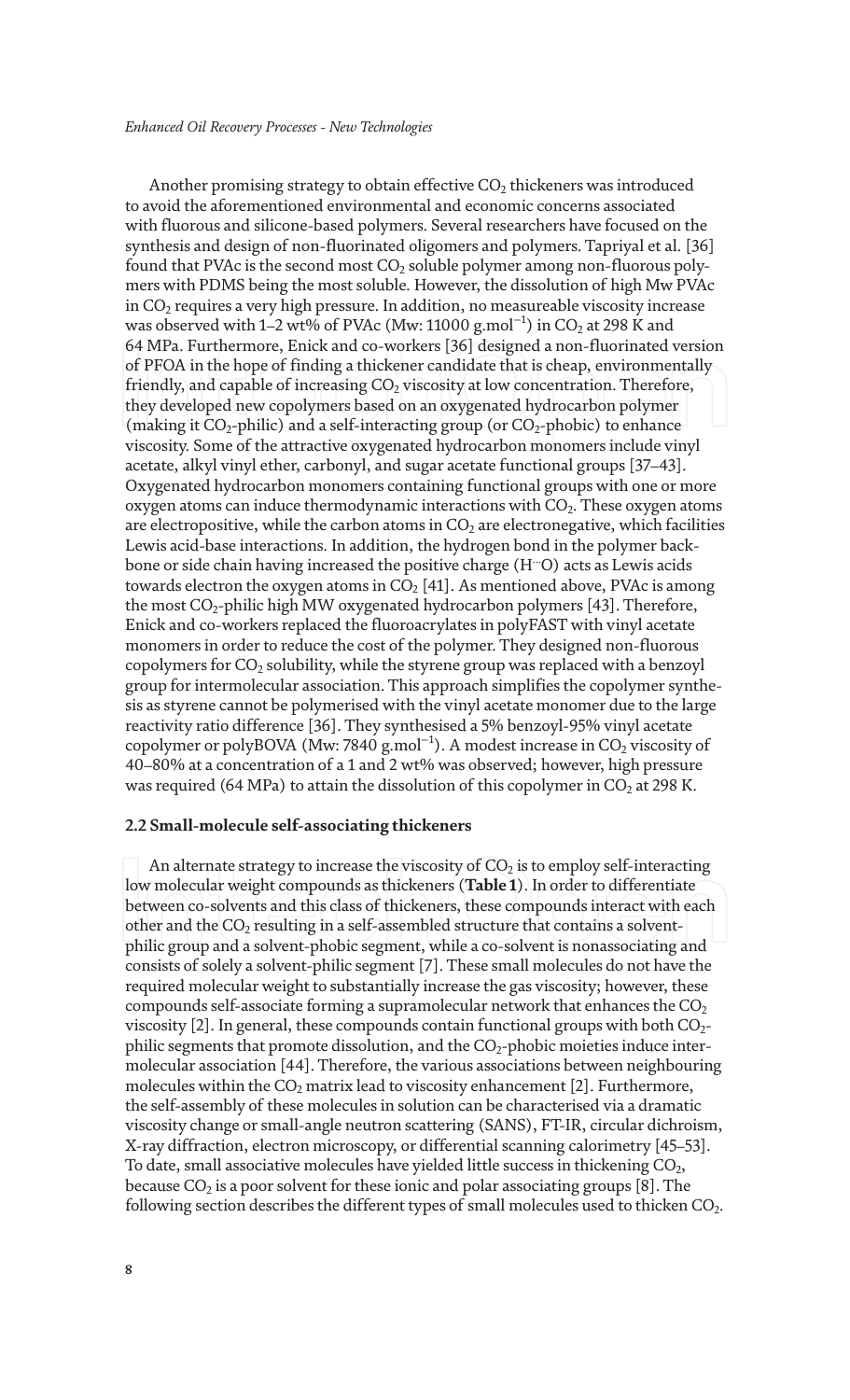| Small-molecule<br>compound                                                            | Concentration<br>in $CO2$                                                          | Co-solvent                      | Soluble<br>in $CO2$<br>observations | CO <sub>2</sub><br>viscosity<br>increased<br>at<br>298-313 K | Reference |
|---------------------------------------------------------------------------------------|------------------------------------------------------------------------------------|---------------------------------|-------------------------------------|--------------------------------------------------------------|-----------|
| Trialkyltin fluoride                                                                  | $0.13 wt\%$                                                                        | Pentane<br>$(39 wt\%)$          | Insoluble                           | No<br>viscosity<br>increased                                 | $[56]$    |
| Semi-fluorinated<br>trialkyltin fluorides<br>and fluorinated<br>telechelic ionomers   | $2 - 4 wt\%$                                                                       | N <sub>o</sub><br>co-solvent    | Soluble                             | $2-3$ -fold                                                  | $[55]$    |
| Hydroxyaluminum<br>disoaps                                                            |                                                                                    |                                 | Insoluble                           | N <sub>o</sub>                                               | $[62]$    |
| Fluorinated<br>hydroxyaluminum<br>disoaps                                             |                                                                                    |                                 | Partially<br>soluble                | No                                                           | $[2]$     |
| Metallic stearate<br>powders                                                          |                                                                                    |                                 | Insoluble                           | N <sub>o</sub>                                               | [62, 63]  |
| Semi-fluorinated<br>powders                                                           | 5-20 wt%                                                                           | No<br>co-solvent                | Soluble                             | Gel<br>solution                                              | $[64]$    |
| Hydroxystearic<br>acid                                                                | $3 wt\%$                                                                           | Ethanol<br>$(15 wt\%)$          | Soluble                             | $100$ -fold<br>(gel<br>solution)                             | [65]      |
| Fluorinated<br>bis-ureas                                                              | $5 wt\%$                                                                           | N <sub>o</sub><br>co-solvent    | Soluble                             | $3-5$ -fold                                                  | $[66]$    |
| Non-fluorous<br>bis-ureas                                                             | $1 wt\%$                                                                           | No<br>co-solvent                | Soluble<br>(opaque<br>solution)     | No<br>viscosity<br>measured                                  | $[67]$    |
| Sodium<br>pentadecfluoro-5-<br>dodecyl sulphate<br>(NaF <sub>7</sub> H <sub>4</sub> ) | 4.4 wt%<br>NaF <sub>7</sub> H <sub>4</sub><br>10 mol of<br>water/mol<br>surfactant | N <sub>o</sub><br>co-solvent    | Soluble                             | 2-fold                                                       | $[70]$    |
| Nickel bis-<br>nonofluoropentane<br>sulphosuccinate<br>$(Ni$ -diHCF <sub>4</sub> )    | $6 wt\%$<br>$Ni$ -diHC $F_4$<br>10 mol of<br>water/mol of<br>surfactant            | No<br>co-solvent                | Soluble                             | $1.5$ -fold                                                  | $[49]$    |
| <b>Branched benzene</b><br>trisurea                                                   | $0.5 - 2 wt\%$                                                                     | Hexanes<br>$(18 -$<br>48.4 wt%) | Soluble                             | 3-300-fold                                                   | $[75]$    |

**Table 1.**

*Outline of the solubility in CO<sup>2</sup> and CO<sup>2</sup> thickening capability of small-molecule compound.*

#### *2.2.1 Trialkyltin fluorides and semi-fluorinated trialkyltin fluorides*

Heller and co-workers studied a series of trialkyltin fluoride compounds as light alkane and  $CO<sub>2</sub>$  thickeners [12, 13, 44]. These compounds show a moderate increase in  $CO<sub>2</sub>$  viscosity via the formation of intermolecular associations between the tin and fluorine atoms in the solution. **Figure 4** shows the association of tributyltin fluoride molecules. Trialkyltin fluoride forms a long linear transient polymeric chain through intermolecular association between the tin atom and the fluorine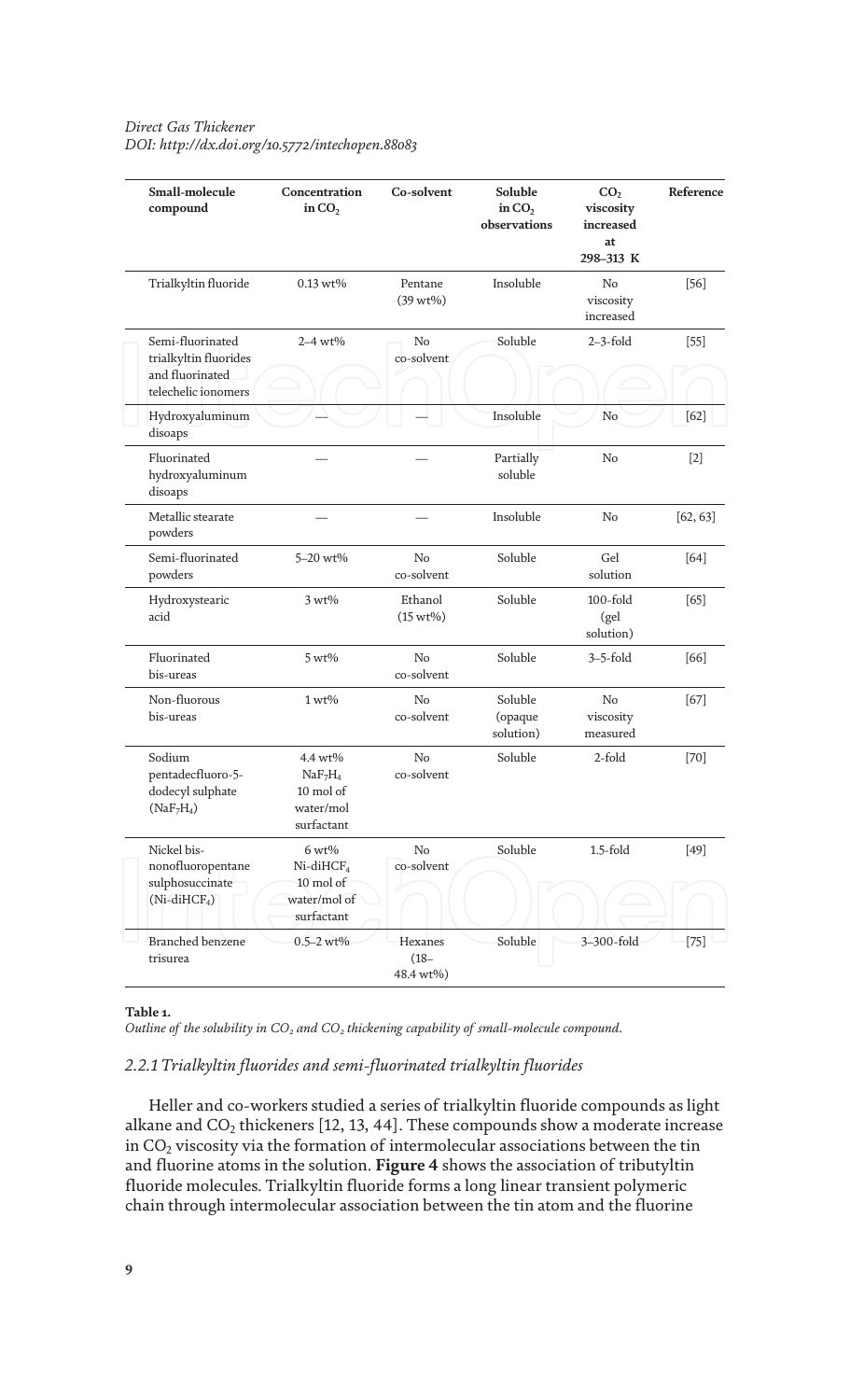

**Figure 4.** *Association mechanism of tributyltin fluoride [54].*

atom of neighbouring molecules. In fact, the tin atom is slightly electropositive which interacts with the electronegative fluorine atom to form an intermolecular Sn-F association, as can be seen in **Figure 4**, while the hydrocarbon arms branching from the tin atom enhance the free volume which facilitates the solubility in  $CO<sub>2</sub>$  [55]. Apparently, these molecular structures form linear and associating structures in which the alkyl arms stabilise the aggregation, while the tin atoms in each molecule associate with the fluorine atoms in adjacent neighbour molecules [55]. Although there was some success with tributyltin fluoride or other trialkyltin fluorides in thickening light alkane components, these compounds were insoluble in  $CO<sub>2</sub>$  and ineffective as thickeners, even with the addition of pentane as a cosolvent [56, 57]. Later on, Shi et al. [55] synthesised semi-fluorinated trialkyltin fluorides and fluorinated telechelic ionomers to prepare a solution containing both  $CO_2$ -philic fluorinated groups to enhance the solubility and  $CO_2$ -phobic associating group to promote intramolecular association for viscosity enhancement. Both ionomers were soluble in  $CO<sub>2</sub>$  at 2–4 wt% without requiring the addition of a cosolvent. Their results indicated that both ionomers were capable of increasing the viscosity of  $CO<sub>2</sub>$  by 2–3-fold over a concentration range of 2–4 wt%. For example, at 4 wt% of tri(2-perfluorobutyl ethyl) tin fluoride in  $CO<sub>2</sub>$ , the viscosity increased three times at 298 K and 16.5 MPa. This viscosity increase was found to be much less than expected because the side chain fluorine atoms on the Sn-F associations were disrupted. This is attributed to the fluorine atom at the end alky arms competing with the fluorine atom attached to the tin atom caused by the electronegativity differences between these chain-end fluorines and those adjacent to the tin. Hence, the disruption of the fluorinated alkyl chains is responsible for the viscosity increase [55]. Overall, given the necessary high concentrations of the ionomers required and their high costs, these fluorinate oligomers are not considered viable thickeners for field applications [2, 6, 55].

#### *2.2.2 Fluorinated and non-fluorous hydroxyaluminum disoaps*

Hydroxyaluminum disoaps were developed to thicken gasoline which was used to make napalm, the infamous weapon type used in World War II [58–60]. These molecules are an aluminium-based soap with two carboxylic acid groups linked to the aluminium atom [61]. A small amount of hydroxyaluminum disoap added to low-viscosity gasoline transforms it to a thick and extremely viscous fluid referred as napalm. In an analogous manner, these compounds were studied to determine their solubility in  $CO_2$  and quantify their ability to thicken  $CO_2$ . Enick and co-workers synthesised a series of hydroxyaluminum disoaps [62]. Unfortunately, none of the hydroxyaluminum disoaps were soluble in  $CO<sub>2</sub>$ . Similar to the results with trialkyl tin compounds summarised above, unpublished results by Enick showed that the solubility of some of these compounds in  $CO<sub>2</sub>$  could be enhanced either by fluorinating the alkyl arms or using highly branched alkyl chains [2]. However, this trial has not been successful in fully dissolving the hydroxyaluminum disoaps in  $CO<sub>2</sub>$  [2]. Another attempt to thicken  $CO<sub>2</sub>$  was done by heating a mixture of  $CO<sub>2</sub>$  and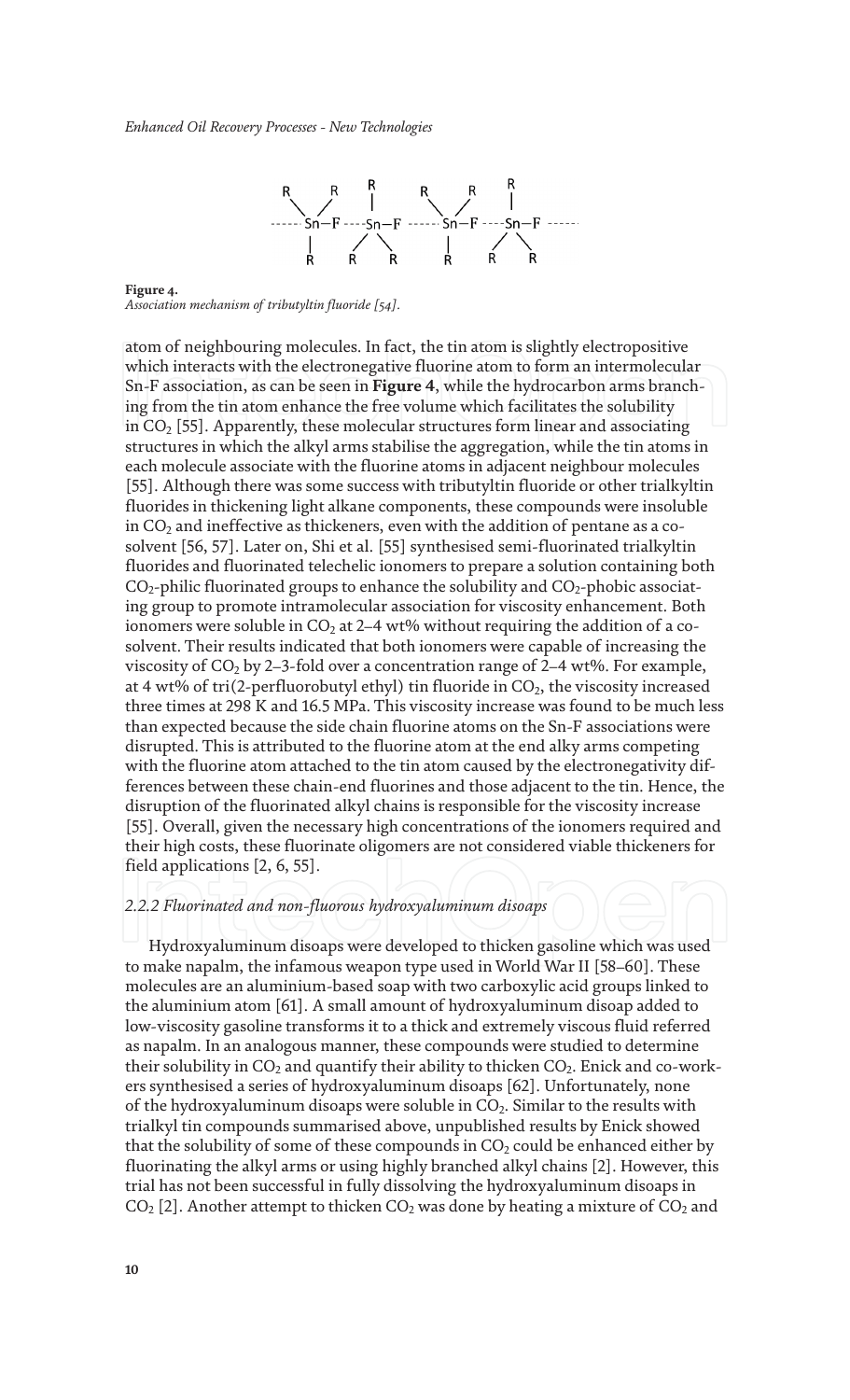metallic stearate powders [63]. Metal stearates are salts that are produced from the reaction of stearic acid and metal oxide, which are dissolved in hydrocarbon-based oils usually with the assistance of heat to break up strong intermolecular forces. The viscosity of the hydrocarbon-based oils is enhanced when the solution cools down. This same approach was attempted with  $CO_2$ ; however, this was unsuccessful as they are insoluble even with the assistance of heat.

#### *2.2.3 Semi-fluorinated alkanes*

Iezzi and co-workers [64] made an early attempt to thickened  $CO<sub>2</sub>$  by using semi-fluorinated alkanes. They designed a series of linear diblock alkane compounds  $(F(CF_2)_n (CH_2)_m H)$ , which contained two immiscible segments forced to interact via a covalent carbon-carbon bond. It is found that this compound can gel organic liquid (e.g. decane and octane) through the formation of microfibrillar network if the solution is heated and then left to cool down. After the solution  $(CO<sub>2</sub>$  and semi-fluorinated alkane) cools, the semi-fluorinated compounds form a covalent cross-link between molecules and high-porosity and micro-fibrillar networks that can gel the dense  $CO<sub>2</sub>$ . The fluorinated segments stack with other adjacent fluorinated segments (analogous to hydrocarbon segments) to form the fibre network [7, 56]. However, the gel solution is not suitable for gas mobility control due to its phase behaviour where the viscous solution could not flow through a porous medium and retained at the surface of the rock. This solution may be applicable for conformance control to block fractures or high permeable zones.

#### *2.2.4 Hydroxystearic acid*

Heller and co-workers [65] proposed a small organic compound, known as 12-hydroxystearic acid (HAS). This compound  $(\rm{H_3C(CH_2)_5}$  CHOH(CH<sub>2</sub>)<sub>10</sub>COOH) had previously been used to gel hydrocarbon and chlorinated solvents. However, the essential assessment results indicated that the HAS was insoluble in  $CO<sub>2</sub>$  unless a significant amount of a co-solvent (i.e. ethanol) was added. For instance, the addition of 15 wt% of ethanol co-solvent enabled a solubility of up to 3 wt% of HAS in  $CO<sub>2</sub>$  resulting in a nearly 100-fold increase in viscosity in the temperature range of 300–307 K. As the temperatures decrease, the solution exhibits a slight viscosity increase. In addition, microfibres in the gel solution form an opaque solution that would probably impede the fluid flow in the reservoir formation.

#### *2.2.5 Fluorinated and non-fluorinated bis-ureas*

A group of researchers at Yale University and the University of Pittsburgh developed a series of small-molecule compounds containing either one or two urea groups [66]. The urea groups in these compounds induce self-assembly interactions via a hydrogen bond; thereby, these interactions form macromolecular associations that can enhance the viscosity of the  $CO<sub>2</sub>$ -rich solution. Out of the 12 compounds tested, 4 fluorinated bis-urea compounds were highly soluble in  $CO<sub>2</sub>$  without needing heat and capable of improving the  $CO<sub>2</sub>$  viscosity by 3–5-fold at 5 wt% of bisurea at 298 K and 31 MPa. In the hope of obtaining a non-fluorous bis-urea, Paik et al. [67] attempted to incorporate the  $CO_2$ -philic groups (hydrocarbon, carbonyl, and ether groups) into the molecular structure of the bis-urea as illustrated in **Figure 5**. However, their results revealed that after forming a transparent solution, microfibres began to form slowly due to the molecules undergoing self-assembly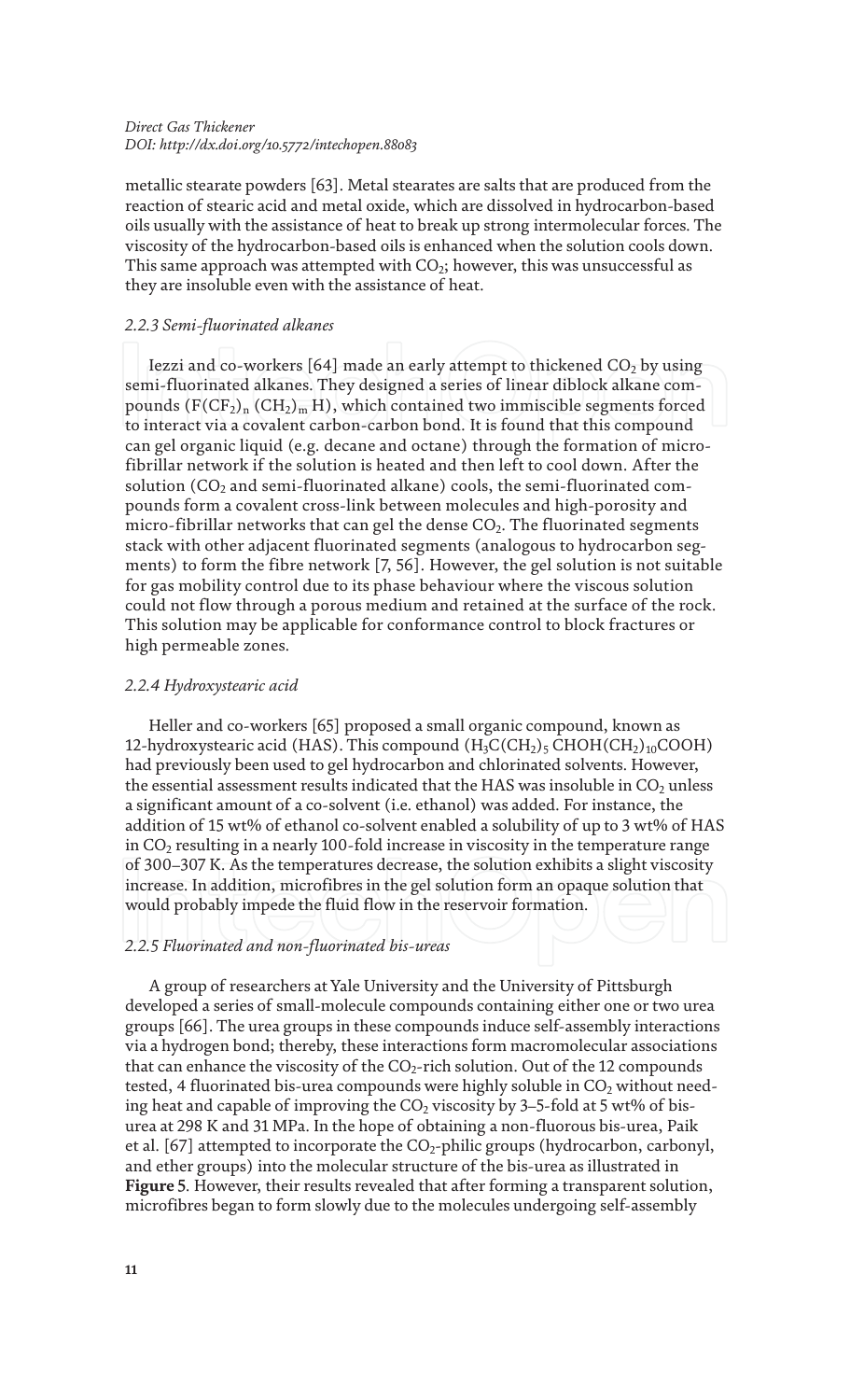and precipitating out of solution. Therefore, these compounds cannot be considered for EOR applications.

#### *2.2.6 Surfactants with twin and divalent metal cations*

Eastoe and co-workers designed semi-fluorinated surfactants based on a previous study that used aerosol-OT (AOT)-based water-in-oil microemulsions in cyclohexane solvent [49, 68, 69]. The molecular structure of these surfactants is illustrated in **Figure 6**. These surfactants are soluble in CO<sub>2</sub> and form rodlike micelles that enhance  $CO<sub>2</sub>$  viscosity with the addition of a small amount of water. The purpose of adding water into the solution is to form a stable microemulsion in the presence of AOT surfactant and to promote an aggregate shape that changes the self-association of the surfactant from a spheroid (non-viscous) configuration to a rod shape (viscous) that significantly enhances the viscosity of the solution. Two di-chain perfluorinated sulphosuccinate surfactants (nickel bis-nonofluoropentane sulphosuccinate (Ni-diHCF4) and sodium pentadecfluoro-5-dodecyl sulphate (Na $F_7H_4$ )) yielded the greatest viscosity increase among the compounds tested. These surfactants have been modified in such a way that can form rodlike micelles to promote solubility in  $CO<sub>2</sub>$  and viscosity enhancement. This was achieved by the exchange of Na $^{\circ}$  ions with Ni $^{2+}$  or Co $^{2+}$  to drive a sphere-to-rod



**Figure 5.** *Molecular structure of non-fluorous bis-ureas [67].*



**Figure 6.** *Molecular structure of a fluorinated twin-tailed surfactant as a CO<sup>2</sup> thickener [49].*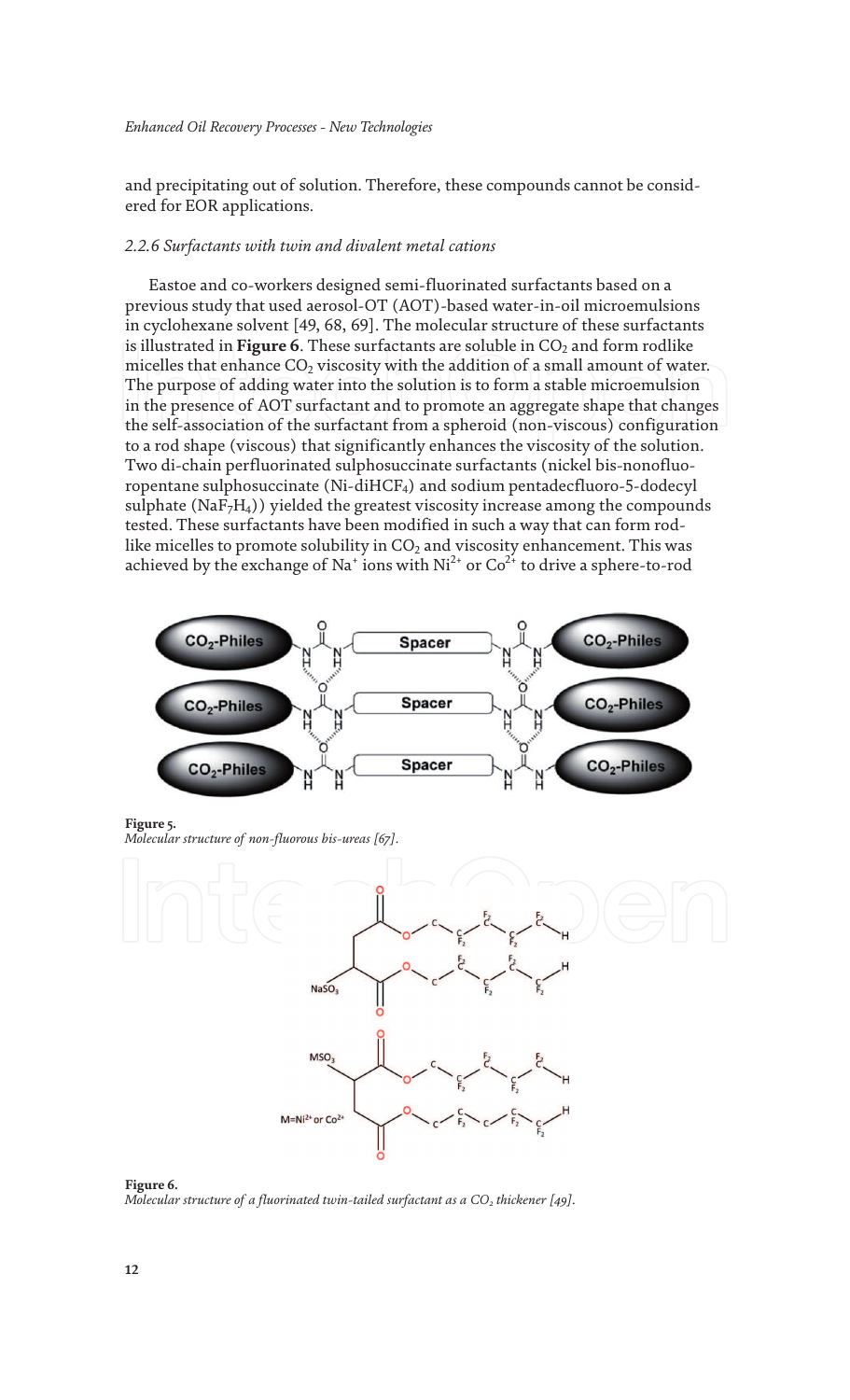transition as shown in **Figure 6** [49, 70]. Furthermore, a di-chain perfluorinated AOT analogue is known to stabilise microemulsions of water in  $CO<sub>2</sub>$  [71–74]. A high-pressure small-angle neutron scattering (SANS) confirmed the solubility of both surfactant in  $CO<sub>2</sub>$  and formation of rodlike micelles. At 298 K and 40 MPa, both surfactants (0.05 mol  $\rm{dm^{-3}}$ ) with 10–12.5 moles of water per mole of surfactant achieved a transparent solution in  $CO<sub>2</sub>$  [49, 70]. At 298 K, 35 Mpa, 6 wt% of Ni-diHCF<sub>4</sub>, and 10 moles of water per mole of surfactant added into  $CO<sub>2</sub>$ , viscosity enhancements of up to 1.5-fold have resulted [49], and 4.4 wt% of NaF<sub>7</sub>H<sub>4</sub> with 12.5 moles of water per mole of surfactant caused a 2-fold increase in viscosity at 313 K and 40 MPa [70]. However, these surfactants required a very high pressure to attain a single phase, and high concentrations of 5–7 wt% were necessary to achieve a significant viscosity increase. Therefore, these thickeners would not be suitable for field applications as both need a relatively high concentration of these expansive surfactants.

#### *2.2.7 Cyclic and aromatic amide and urea based*

Most of the successful associating small-molecule compounds as  $CO<sub>2</sub>$  thickeners that have been described above are fluorinated or semi-fluorinated materials. These fluorinated materials are both expensive and environmentally persistent due to the fluorine content and high concentrations (3–5 wt%) required for use as a  $CO_2$ -EOR thickener [75]. Therefore, in a recent publication, Doherty et al. [75] synthesised and examined a series of cyclic and aromatic amide and urea compounds as non-fluorous small-molecule thickeners for dense  $CO<sub>2</sub>$  and organic liquids. They designed the molecular structure of the compounds as shown in **Figure 7**. These compounds contain cyclic or aromatic core molecules (e.g. cyclohexane or benzene) which are mildly  $CO_2$ -phobic to promote intermolecular interactions. These core ring groups are combined with associating or linking groups (labelled as 'X') which are typically either amide, urea, or ester groups to establish the intermolecular interaction for viscosity enhancement. In addition, these linking groups also aid the connection of  $CO<sub>2</sub>$ -philic segments (siloxane or heavily acetylated) to cyclic or aromatic core molecules to improve dissolution in  $CO<sub>2</sub>$ . It has been found that after heating and cooling the mixture, these compounds were capable of thickening organic liquids such as hexane and toluene. Researchers have found branched benzene trisurea (propyltris(trimethylsiloxy)silane-functionalised benzene trisurea and trisurea compounds functionalised with varying proportions of propyltris(trimethylsiloxy)silane and propyl poly(dimethylsiloxane)-butyl groups), which are soluble in dense  $CO<sub>2</sub>$ . These compounds are capable of thickening  $CO_2$  (3–300-fold) at remarkably low concentrations (0.5–2 wt%) in the presence of hexane as a co-solvent at high concentrations  $(18-48 \text{ wt\%})$  [2, 8]. A 300-fold viscosity increase is too large and definitely not suitable for EOR applications. The high concentration of the required co-solvent at low concentration of the additive severely limits the applicability of this approach due to the high manufacturing costs and environmental concerns (**Table 1**).



**Figure 7.** *General molecular structure of small-molecule cyclic amide and urea based [75].*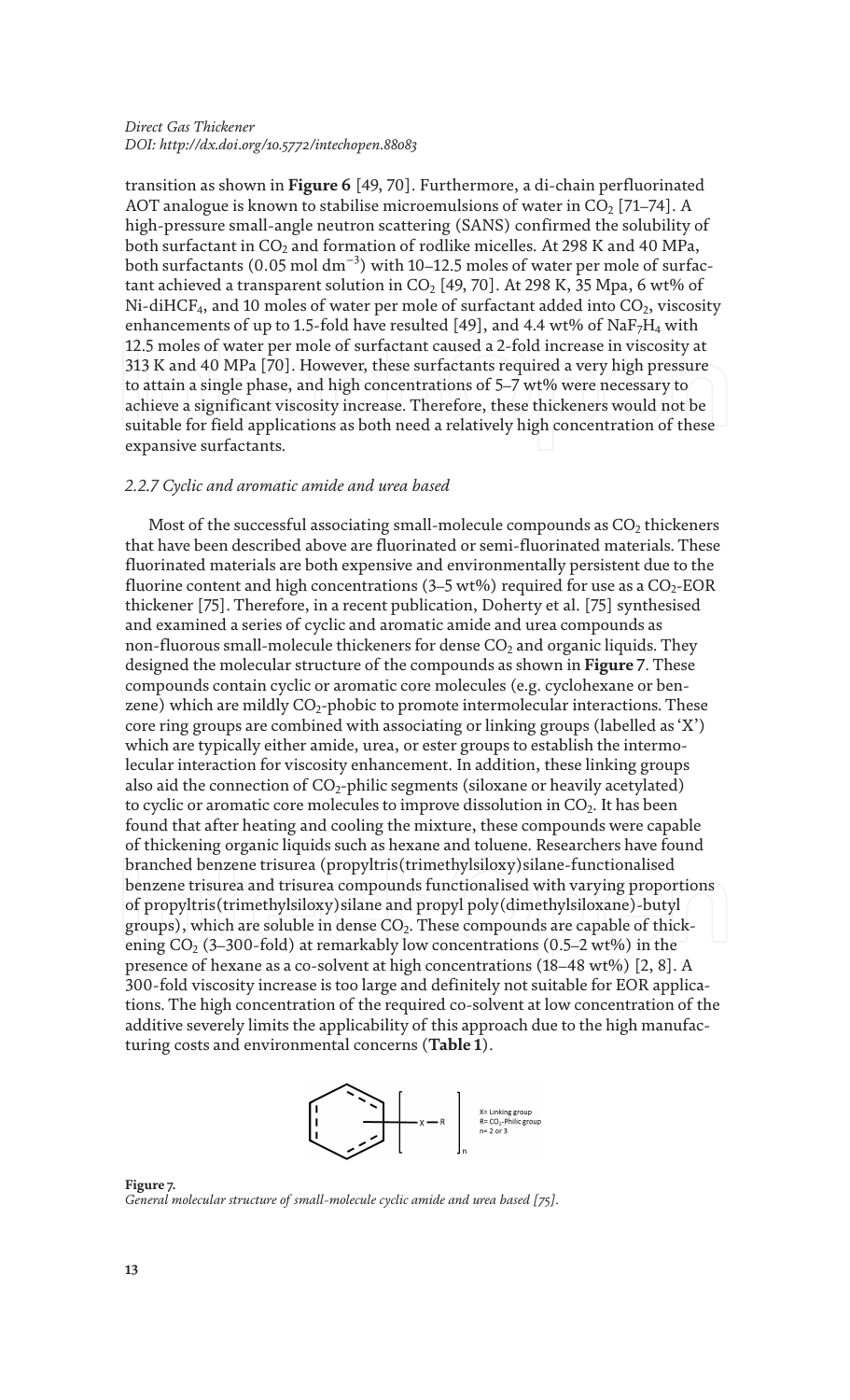#### **3. Hydrocarbon gas thickeners**

#### **3.1 Polymeric thickeners**

As discussed so far, most of the research regarding gas thickening agents have focused solely on  $CO<sub>2</sub>$  because it is the most common injected fluid for MGI projects in the United States, Canada, and elsewhere [76, 77]. In addition,  $CO<sub>2</sub>$  is a slightly more powerful polymer solvent than short-chain alkane gases. The structural symmetry of  $CO_2$  results in a substantial quadruple moment  $(Q_i)$  at low pressure and temperature, which can magnify the quadrupole interaction by scale inversely with the molar volume to the 5/6 power ( $Q_i^* = Q_i$ .  $V_i^{-5/6}$ ) [78]. Despite these characteristics,  $CO<sub>2</sub>$  is a weak solvent when compared to most organic solvents. However, there have been a few attempts at identifying polymeric thickeners for pure light hydrocarbon gases [79–81]. In the late 1960s, several patents reported initial attempts at thickening light alkane gases. Henderson et al. [81] made the first attempt to thicken a hydrocarbon by using three polymers including poly methyl laurylate, polybutadiene, and poly(alkyl styrene). These polymers (at a concentration of 0.25 vol%) are capable of improving the viscosity of light hydrocarbon gases by about 0.1%. Subsequently, Durben and co-workers examined polyisobutylene polymer (PIB, Mw: 130,000 g.mol<sup>−1</sup>) in a rich condensate mixture containing 75 vol% propane and 25 vol% heptane. They claimed to achieve a 2–5-fold viscosity increase at a concentration of 0.25 wt% of PIB [80]. However, none of the patented work reported the details of the method used to measure the viscosity of the solutions examined.

Subsequent attempts by Heller et al. to identify polymeric thickeners for LPG and  $CO_2$  [9] found that various poly- $\alpha$ -olefin polymers (PAO) based on n-pentene, n-hexene, and n-decene could be used. These polymers were found to be quite soluble in n-butane at a temperature of 298 K and pressure of 8.2 MPa; however, their solubility in  $CO<sub>2</sub>$  was much more limited at a temperature of 305 K and pressure of 17.2 MPa. The addition of these polymers at concentrations ranging from 1 to 2.2 wt% to n-butane enhanced the viscosity by fivefold (**Table 2**). In a recent publication, Dhuwe et al. assessed the solubility and viscosity-enhancing property of high and ultrahigh molecular weight polymers in NGL (i.e. a mixture of ethane, propane, and butane) [82, 83]. Polymers evaluated included ultrahigh molecular weight drag-reducing agent (DRA) poly-α-olefin (Mw: 20,000,000 g.mol<sup>−</sup><sup>1</sup> ), high molecular weight PDMS (Mw: 980,000 g.mol<sup>-1</sup>), and PIB (Mw: 130,000 g.mol<sup>-1</sup>). Ultrahigh molecular weight DRA poly-α-olefin is commonly used in oil pipelines to supress the energy dissipation near the pipe wall that results from the turbulent flow at high flow rates. This polymer does not change the fluid properties (e.g. viscosity) at the dilute concentrations used for this application. Dhuwe et al. [83] found it to be sufficiently soluble in NGL if a significant amount of hexane is added as a co-solvent. For example, at 0.5 wt% of DRA polymer and 24.5 wt% hexane in propane or butane, the cloud point pressures at temperatures of 333 K were found to be equal to 3.07 and 0.77 MPa, respectively. However, it requires very high pressure to attain solubility in ethane (46.95 MPa) at the same concentrations. At 0.5 wt% of DRA polymer and 24.5 wt% of hexane, the viscosity of ethane and propane could be improved by 3–9 fold, while 23–30-fold enhancement was obtained in butane (**Table 2**). The reason for the greater increase in the viscosity of butane is explained by the larger butane solubility compared to the solubility of propane and ethane that aids the expansion of the polymer backbone (i.e. coil) that swells the DRA polymer [82, 83].

Furthermore, they have also tested the solubility of high molecular weight PIB and PDMS in NGL components. PIB was found to be insoluble in ethane, propane, and butane at temperatures ranging from 298 to 353 K and high pressure, while PDMS was soluble in all NGL constituents without the aid of a co-solvent [82, 83].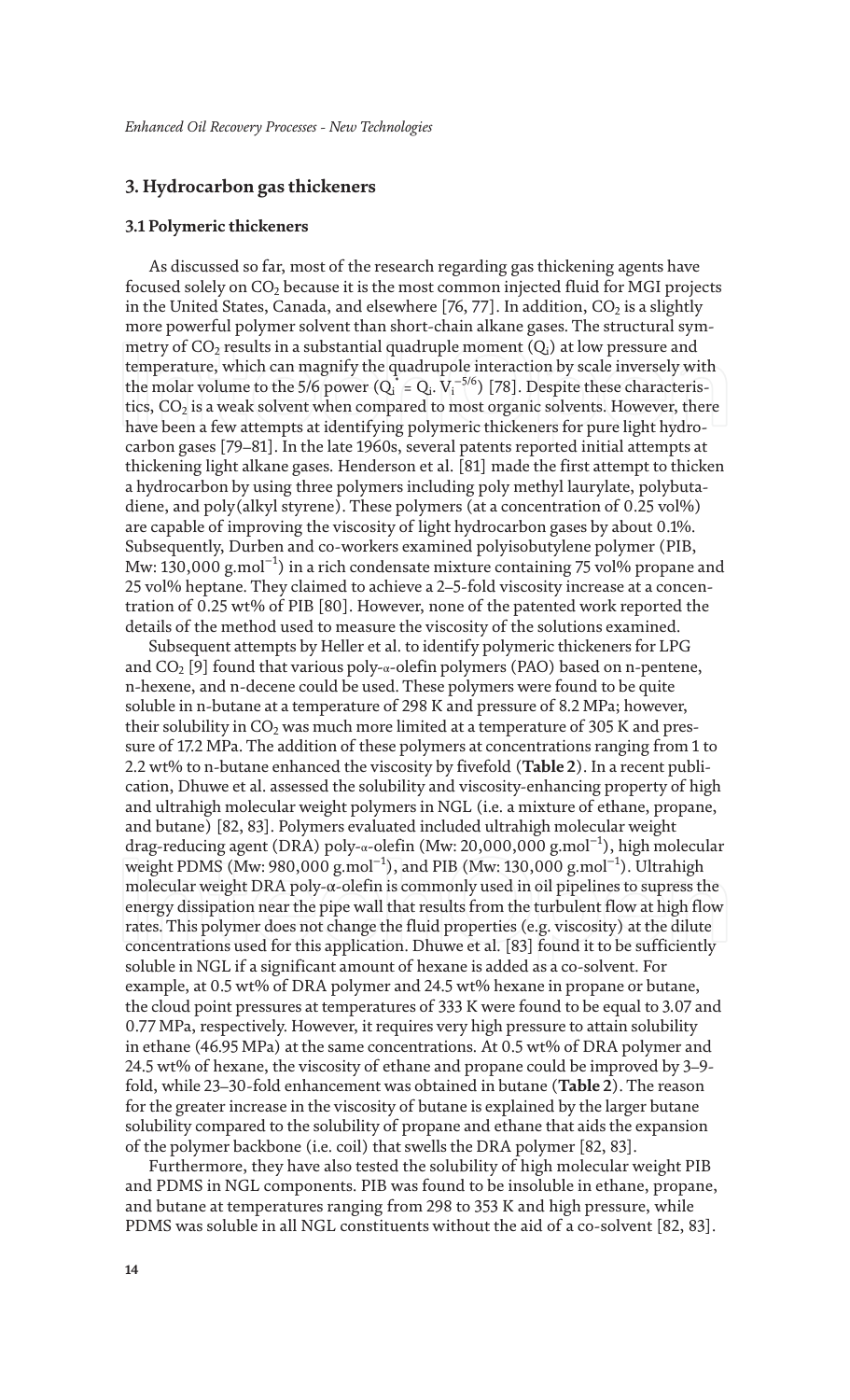| Small-molecule                                              | <b>Concentration</b> in           | Co-solvent            | Soluble in NGL observations |          | Relative viscosity at 298-333 K |                     |             | Ref.        |              |
|-------------------------------------------------------------|-----------------------------------|-----------------------|-----------------------------|----------|---------------------------------|---------------------|-------------|-------------|--------------|
| compound                                                    | <b>NGL</b> components<br>$(wt\%)$ |                       | $C_2H_6$                    | $C_3H_8$ | $C_4H_{10}$                     | $C_2H_6$            | $C_3H_8$    | $C_4H_{10}$ |              |
| Poly(1-pentene),<br>poly(1-hexene), and<br>poly(1-decene)   | $1 - 2.2$                         | No                    |                             |          | Yes                             |                     |             | 5-fold      | $[9]$        |
| Drag reducing agent<br>(DRA) poly- $\alpha$ -olefin         | 0.5                               | 24.5 wt% of<br>hexane | Yes                         | Yes      | Yes                             | 3-fold              | 9-fold      | 23-30-fold  | [82, 83]     |
| Poly(dimethyl<br>siloxane)                                  | $\overline{2}$                    | No                    | Yes                         | Yes      | Yes                             | $1.2$ -fold         | 2-fold      | 4-fold      | [82, 83]     |
| Tri-n-butyl tin<br>fluoride                                 |                                   | No                    | Yes                         | Yes      | Yes                             | $1.5 - 4 -$<br>fold | 40-fold     | 60-fold     | [82, 88]     |
| Hydroxyaluminum<br>di-2-ethylhexanoate<br>(HAD2EH)          | $0.5 - 1$                         | No                    | $\rm No$                    | Yes      | Yes                             | $\rm No$            | $10$ -fold  | 14-fold     | [82, 88, 89] |
| Cross-linked<br>phosphate esters<br>(HGA 70-C6) + HGA<br>65 | $0.25 - 1$                        | No                    | Yes                         | Yes      | Yes                             | 1.45-fold           | $2.6$ -fold | $3.5$ -fold | [88]         |

#### **Table 2.**

*Outline of the solubility in NGL compounds and NGL thickening capability of polymers and small-molecule compounds.*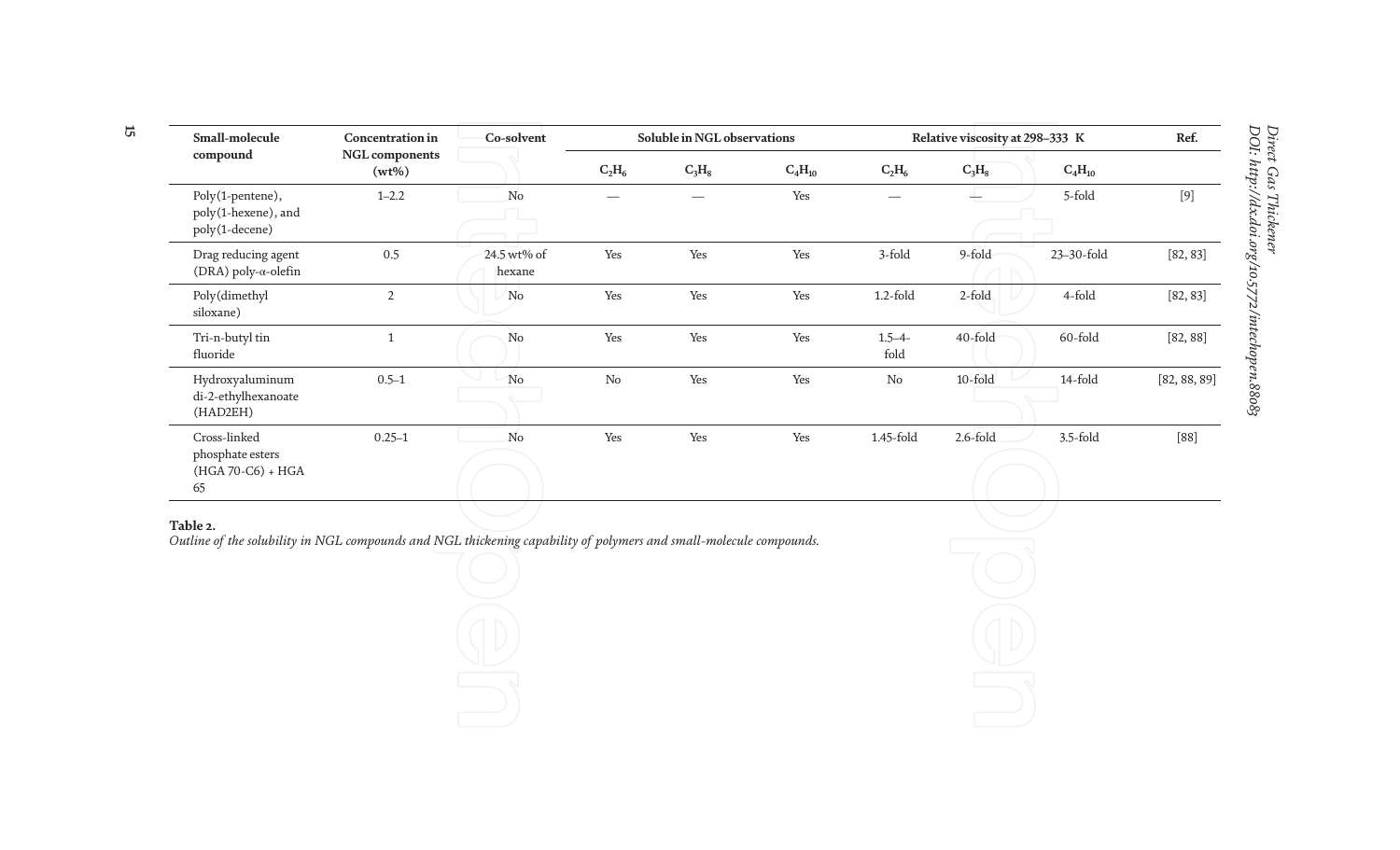In propane and butane, PDMS was soluble at pressures close to the vapour pressures of propane and butane, while in ethane, it required high pressure (much greater than its vapour pressure) to attain solubility. For example, at 333 K and 2 wt% of PDMS in ethane, propane, and butane, the cloud point pressures were obtained to be equal to 18, 2.56, and 0.92 MPa, respectively. Furthermore, they found PDMS to be an effective thickener in propane and butane but an ineffective thickener in ethane. For example, at 333 K and at a concentration of 2 wt%, PDMS achieved viscosity increases of 1.2-fold in ethane, 2-fold in propane, and 4-fold in butane. It was also found to be a better thickener at high pressure (62 MPa). Overall, high molecular weight PDMS is not a viable thickener of NGL for EOR applications [83].

In comparison to the results obtained by Heller et al. for 2.2 wt% of PAO (poly(1-pentene), poly (1-hexene), and P-1-D) in butane at 298 K, DRA increases butane viscosity substantially at even lower concentrations (0.5 wt%), because of the extremely high molecular weight of DRA, regardless the relatively high concentration of hexane added to the system. Although PDMS has a higher molecular weight (Mw: 980,000 g.mol<sup>−1</sup>) than PAO, PDMS offers a lower relative viscosity (fourfold) than the viscosity obtained by low molecular weight PAO (fivefold). These observations indicate that the increase in gas viscosity depends on several factors and not solely on the molecular weight of the additives. Additional factors that can influence the viscosity-enhancing ability of an additive include the nature of additives and the solvent, the concentration of additives, the molecular weight distribution of the additives, and the type of intermolecular interactions among the additives and the solvent [84, 85]. These chemical additives (PDMS and PAO) have different chemical structures. PAO has a carbon-carbon backbone with atactic molecular structure of mostly uniform head-to-tail connections with some headto-head-type connections in the structure [86]. On the other hand, PDMS has silicone-oxygen backbone and more flexible molecules than P-1-D molecules. Hence, PDMS can have lower steric hindrance and greater bond angle (143 $^{\rm o}$  vs. 110 $^{\rm o}$  for C-C-C) to rotate around the Si-O bond [87]. Furthermore, the effect of molecular structure and polymer molecular weight on viscosity has been studied by Zolper et al. [87] who found that similar viscosity can be obtained for different molecular mass. For example, the viscosity of PAO at 1000 g.mol $^{-1}$  is equivalent to the viscosity of PDMS at around 10,000 g/mol. This was attributed to the additional attractive intermolecular forces between the polymers with increasing branches, which leads PAO to having higher viscosity indices than PDMS. Therefore, the effect of PAO on butane viscosity could be attributed to the structure of the polymer. These effects are more pronounced in improving the solvent viscosity than the PAO molecular weight.

#### **3.2 Small-molecule self-associating thickeners**

Similarly to studies for  $CO<sub>2</sub>$ , low molecular weight self-associating compounds have been studied as thickening agents of light alkane gases for gas mobility control and hydraulic fracturing purposes [54, 82, 88, 89]. Ideally, small-molecule compounds need two processes to attain dissolution and viscosity enhancement [88, 89]. The first is a high-pressure heating cycle, which disrupts the intermolecular association to enhance the dissolution. The second process is the cooling cycle to re-establish the intermolecular association necessary for viscosity enhancement. However, some small-molecule compounds do not require this two-step process to attain dissolution and viscosity enhancement in NGL [89]. Previous studies on the application of small-molecule compounds to increase the viscosity of light alkane gases are discussed in the following section.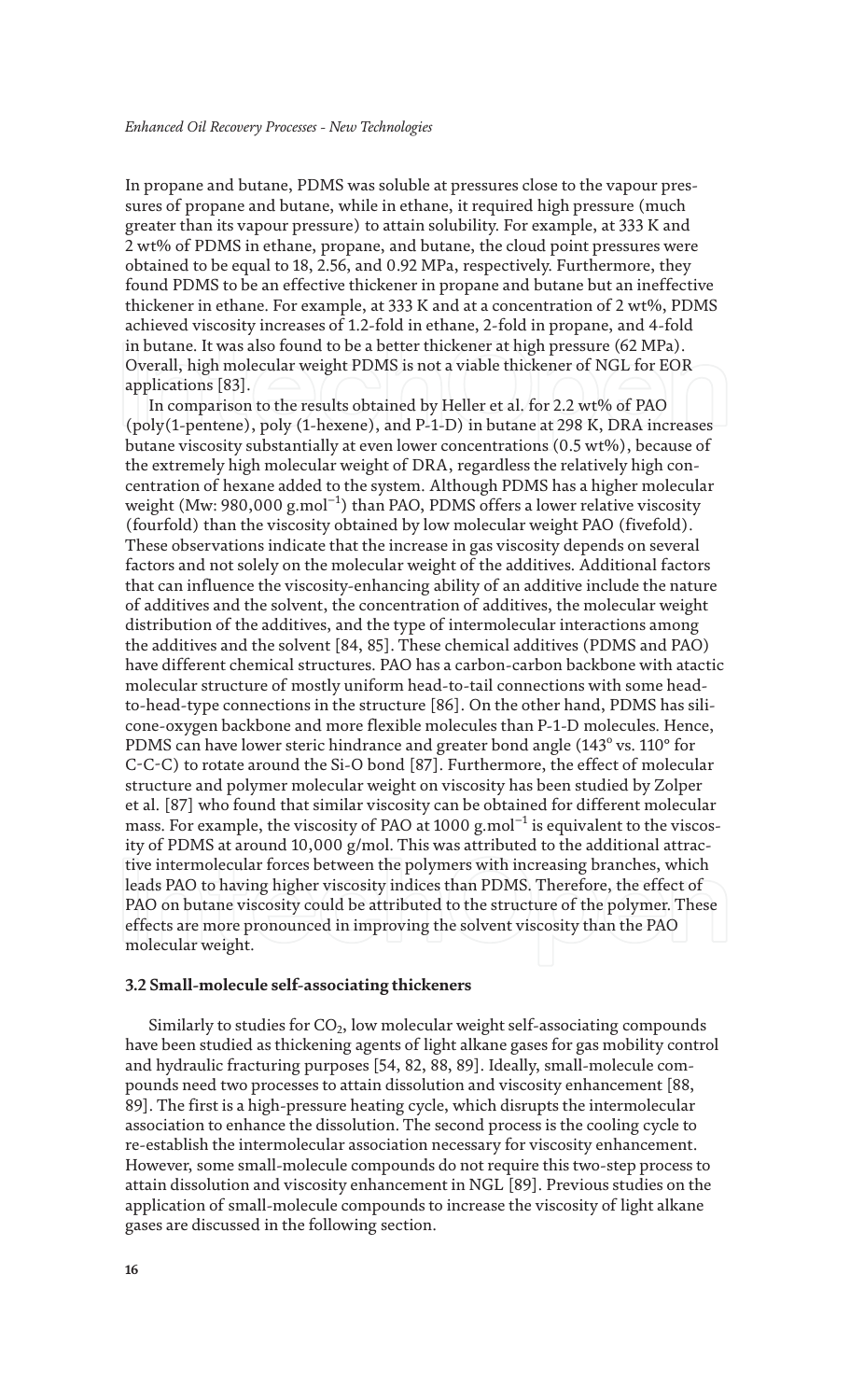#### *3.2.1 Trialkyltin fluorides*

Dunn and Oldfield first reported on the use of tri-n-butyl tin fluoride (TBTF) as a direct thickener of non-polar solvents including carbon tetrachloride and n-propane [89]. **Figure 8** illustrates the association mechanism of tributyltin fluoride [90], where a linear polymeric chain of penta-coordinate tin atoms are linked by fluorine atoms. TBTF is a white powder with a melting point of 544 K [88, 89]. The three butyl arms attached to the tin atom enhances the solubility of TBTF in a hydrocarbon solvent, while the intermolecular association formed among the tin and fluorine atoms induces the viscosity-enhancing effect. It has been found that TBTF is soluble in organic liquids and light alkanes under stirring for several minutes without requiring a heating and/or a cooling cycle [89]. TBTF is an effective thickener for intermediate hydrocarbon components. Dandge et al. [54] found TBTF to be capable of improving the viscosity of propane and butane. For instance, at concentrations of 0.13–0.15 wt% at 298 K, it increased the viscosity of these components by 2–10-fold at 8.3 MPa. In addition, they also found that TBTF was only partially soluble in ethane and with no measurable viscosity change [79]. Later on, Enick and co-workers confirmed the ability of TBTF to thicken propane and butane liquids at 298 K at concentrations of 0.2–5 wt% [56]. Other trialkyltin fluorides have been tested in hydrocarbon solvents. Tripropyltin fluoride (TPTF) is not soluble in propane and butane, because the propyl arms are too short to induce the dissolution of TPTF in these solvents [91]. Therefore, it confirms that the solubility of trialkyltin fluoride in n-alkane increases as the number of carbon atoms in n-alkyl arms (R) increases [54]. However, at equivalent mass concentration, TBTF in n-hexane or n-butane has shown to outperform in viscosity enhancement compared with other solvents [54]. For example, at a concentration of 10 g/L and 310 K, TBTF increases the viscosity of n-hexane by 750-fold (from 0.265 cP to 196 cP), while the tetrachloroethylene viscosity is enhanced by 380-fold (124.45 cP) [54].

A recent study has tested the solubility and viscosity enhancement ability for dilute concentrations (>1 wt%) of TBTF in ethane, propane, and butane at high pressures (38–64 MPa) and high temperatures (298–373 K) [82, 88, 89]. TBTF is soluble in propane and butane above the corresponding vapour pressure of these components, while in ethane, TBTF is soluble at much higher pressures than the ethane vapour pressure. In addition, it was observed that the relative viscosity of TBTF in NGL components increases slightly with increasing pressure at all temperatures and TBTF concentrations. Increasing the pressure does not affect the self-assembly of the supramolecular structure; it only affects the solvent strength which has a less significant effect on the solution viscosity. Furthermore, as temperature increases, the intermolecular association between the tin and fluoride



**Figure 8.** *Association mechanism of tributyltin fluoride [89].*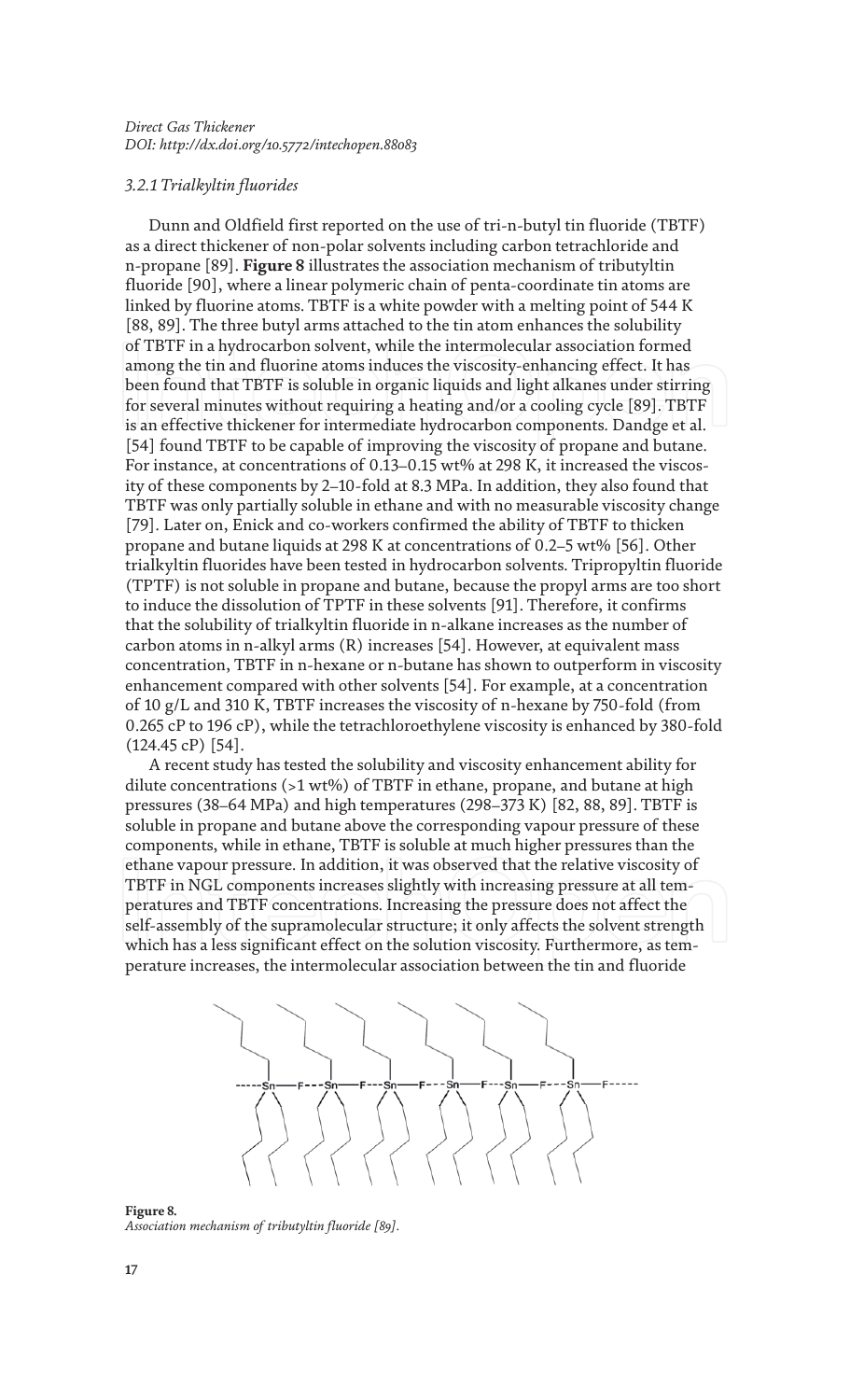molecules diminish, leading to a significant decrease in the viscosity enhancement in all light alkane components. For example, with 1 wt% concentration of TBTF in ethane at 298 K and 62 MPa, the achieved relative viscosity is 90, and it drops to 75 at 313 K. The relative viscosity significantly drops further to 20, 6, and 1.5 at 333, 353, and 373 K, respectively [82] (**Table 2**).

#### *3.2.2 Hydroxyaluminum di-2-ethylhexanoate (HAD2EH)*

A mixture of aluminium disoap and gasoline liquid is heated to high temperatures (368–373 K) to promote its dissolution by dismantling the intermolecular associations between the aluminium disoaps. Then it is cooled down to allow self-assembly of the disoap molecules, whereby the viscosity of the solution is enhanced significantly [88, 89]. Enick and co-workers [62] studied a single aluminium salt, referred to as hydroxyaluminum di-2-ethylhexanoate (HAD2EH). **Figure 9** depicted the association mechanism of HAD2EH. They found HAD2EH to exhibit a remarkable solubility in light hydrocarbon gases such as propane and butane. It is also capable of thickening these components at dilute concentrations. For example, at 293 K, HAD2EH concentrations in the range of 0.2–1 wt% were capable of increasing the viscosity of the solution by 10–100-fold as tested in a high-pressure falling-ball cylinder viscometer. However, the solution formed was hazy, due to a portion of the HAD2EH molecules forming solid fibres in both liquid propane and butane at high pressures.



**Figure 9.** *Association mechanism of HAD2EH molecules [89].*



**Figure 10.**

*Molecular structure of phosphate di-/monoester, phosphonic acid ester, and dialkyl phosphinic acid [89].*



**Figure 11.**

*Chelation mechanism and micellar structure of phosphate ester/metal ion complex [96].*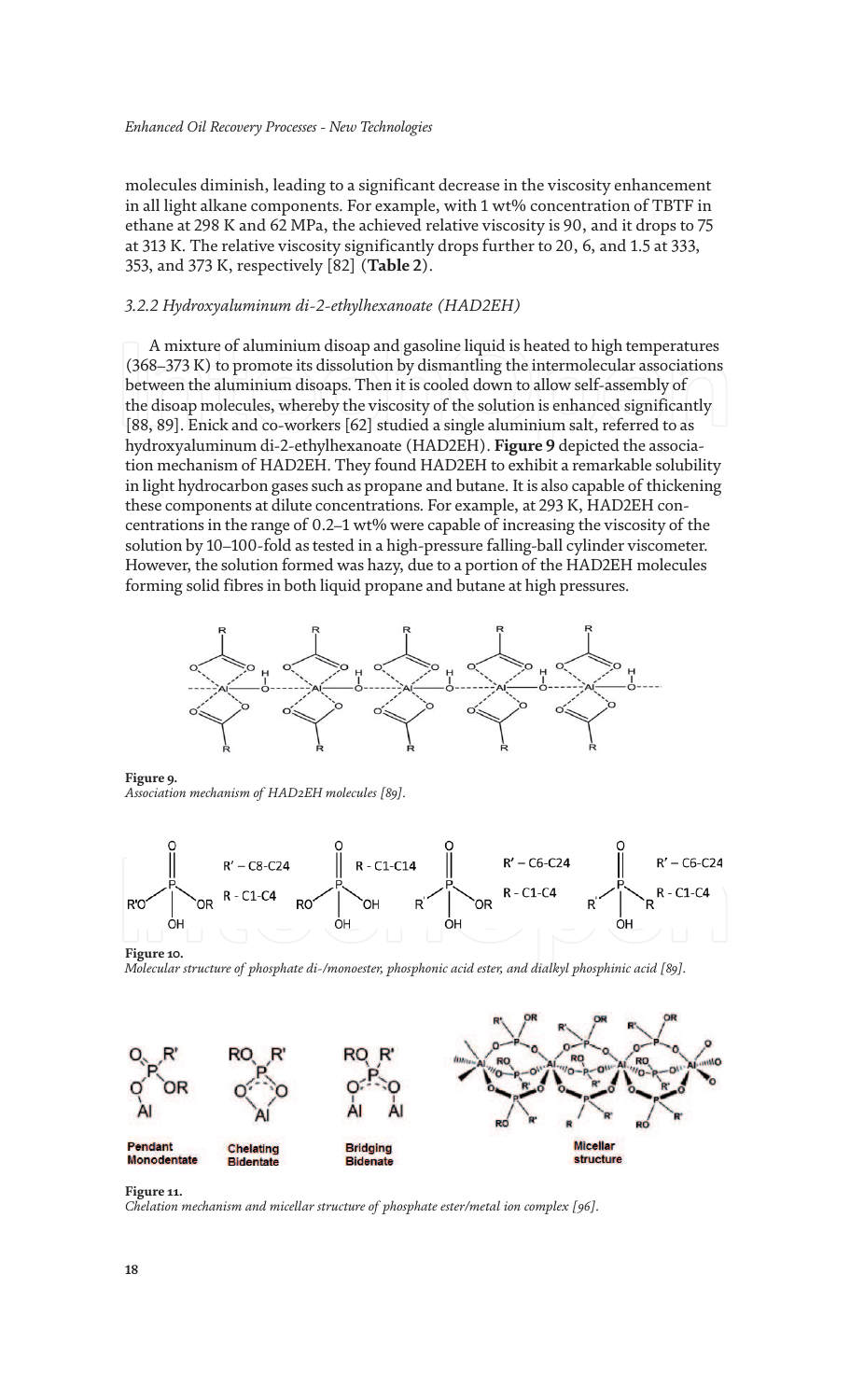Dhuwe et al. [82, 89] examined blends of HAD2EH in several NGL (i.e. ethane, propane, and butane) individually under a range of pressures (34–62 MPa) and temperatures (298–273 K). HAD2EH was soluble in propane and butane while insoluble in ethane. At a temperature of 298 K, HAD2EH was insoluble in all light alkanes. Heating to 373 K, high pressure, and stirring were required to attain dissolution, followed by cooling to a temperature above 313 K to obtain a single phase solution. If the solution is cooled down to a temperature of 298 K, HAD2EH precipitated in both propane and ethane. Accordingly, it was observed that HAD2EH was an effective thickener in butane and propane at temperatures as low as 313 K. For example, at a concentration of 0.5 wt% HAD2EH and temperatures of 333–373 K, butane viscosity increases by 15–19-fold, while propane is thickened by 2–3-fold [82, 89].

#### *3.2.3 Cross-linked phosphate esters*

Several studies report the attempts made to gel light hydrocarbon gas (LPG) using phosphorus-based esters cross-linked with polyvalent metal ions (**Figure 10**) for dry hydraulic fracturing applications [90, 92–95]. These techniques use phosphate mono-/diesters linked to alkyl tails. Typically, a hydrocarbon liquid agent solution is formed by combining two low-viscosity liquid reactants (i.e. a solution containing the phosphate ester and one containing a polyvalent metal ion crosslinking agent) together in the fluid that is being thickened. The two low-viscosity liquids quickly dissolve in the hydrocarbon fluid (e.g. light alkane) without the need of heating and/or cooling cycles. The polyvalent metal ion bound more tightly to phosphate esters than to the ligand, which leads the phosphate ester to quickly chelate with metal ion and form long micellar and a supramolecular structure as shown in **Figure 11**. If this long micellar structure remains soluble in the solvent, then it can significantly improve the solution viscosity. Rapid dissolution of the phosphate ester system in the solvent and the rapid viscosity enhancement kinetics could make these molecular structures attractive for use with NGL in EOR applications [88, 89].

There are a few studies reporting the use of oil-soluble phosphate mono-/ diesters, dialkyl phosphinic acids, or alkyl phosphonic acid ester cross-linked with polyvalent metal ions including  $Fe^{3+}$ ,  $Mg^{2+}$ ,  $Al^{3+}$ ,  $Zn^{2+}$ , and  $Ti^{4+}$  at concentrations of 0.2–2.5 wt% to increase the viscosity of hydrocarbon oils (e.g. diesel and kerosene) by 2–100-fold [93, 94, 97]. Furthermore, phosphate-based esters could be used as gel agents for  $CO<sub>2</sub>$  and hydrocarbon liquid mixtures [98, 99]. Lee and Dhuwe et al. [82, 88, 89] studied blends of cross-linked phosphate esters (CPE) (phosphate ester (HGA 70-C6) and cross-linker (HGA 65)) with NGL components (ethane, propane, and butane) at temperatures ranging from 298 to 373 K and pressures ranging from 13.8 to 62 MPa. They found that phosphate ester and the cross-linked solution are soluble in ethane, propane, and butane at concentrations of 0.25–1 wt% and temperatures of 298–333 K. However, the cross-linked solution was slightly hazy due to small droplets of CPE suspended in the solution. This mixture (phosphate ester + cross-linker) achieved a modest viscosity increase in ethane, while greater increases occurred in propane and butane. For example, at a concentration of 1 wt% at 333 K and 20.68 MPa, the viscosity of ethane increased by a factor of 1.45-fold, and the viscosity of propane and butane increased by 2.6- and 3.2-fold, respectively. This mixture cannot form a single phase in the NGL components due to the suspension of very small droplets of CPE in the solution and because its suitability for injection into porous media is limited [88] (**Table 2**).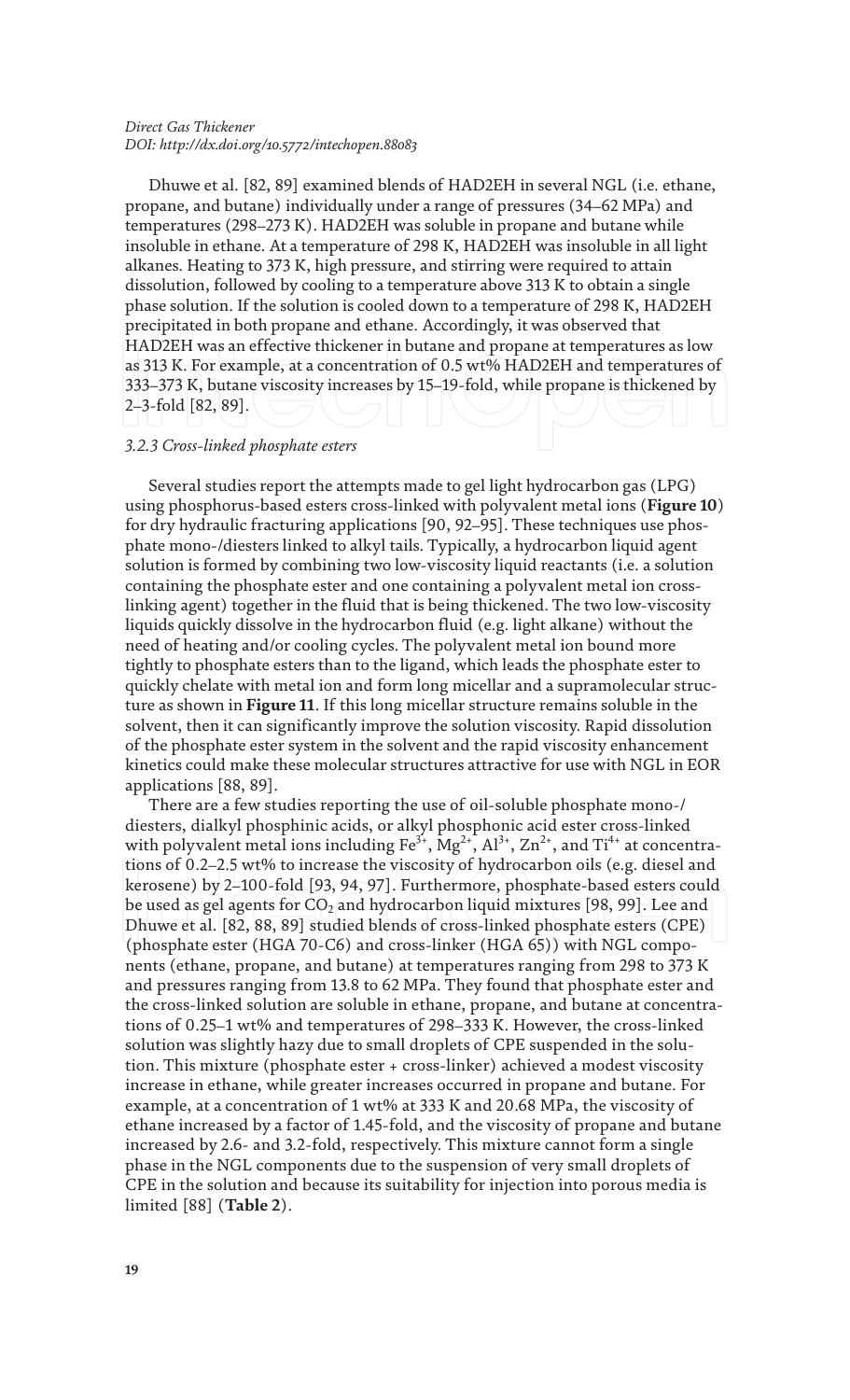# **4. Conclusion**

Despite of over five decades of extensive work in developing and identifying viable gas thickeners for EOR applications such as fluorous and non-fluorous polymers, copolymers, and low molecular weight compounds, so far none of these materials may be considered effective thickeners for field applications [6]. In fact, the design of affordable thickeners for  $CO<sub>2</sub>$  or HC gases effective at low concentrations (i.e. <1 wt%) is highly challenging due the low solubility of the additives in these solvents.

The main conclusions derived from this review are as follows:

- At laboratory scale, the best  $CO<sub>2</sub>$  thickeners are PDMS, P-1-D, polyFAST, and PFOA for  $CO<sub>2</sub>$  mobility and conformance control. However, the use of these materials for field applications is not sustainable due to their elevated manufacturing costs, the large concentrations required to ensure technical success, and environmental concerns.
- There are several small-molecule compounds that have been identified as CO2 thickeners including semi-fluorinated trialkyltin fluorides, fluorinated bis-ureas, di-chain perfluorinated sulphosuccinate surfactants, and branched benzene trisurea. In general, these compounds are capable of increasing the CO2 viscosity between 1.5- and 300-fold at lower temperatures (298–313 K). However, most of these materials are fluorinated and can improve the viscosity only at high concentrations (2–10 wt%). In addition, the intermolecular associations displayed by these compounds are effective at low temperatures; therefore, they cannot be used at typical reservoir conditions due to the diminishing intermolecular associations at high temperature [2].
- Effective polymer thickeners for NGL components include DRA polymers, PDMS, and PAO oligomers. These polymers are much more effective for thickening butane and less effective for propane and ethane. DRA polymers are promising thickeners (3–23-fold) at dilute concentrations over temperatures of 298–333 K, while PDMS and PAO show moderate viscosity enhancements (1.2–5-fold) over the same temperatures. In addition, P-1-D seems to be a suitable thickener in an AG mixture at temperatures above 373 K.
- Small-molecule compounds such as TBTF, HAD2EH, and CPE are effective thickeners for pure light alkane components at moderate temperatures (313– 333 K). Nevertheless, phase behaviour and environmental issues (fluorine content) prevent the use of these materials for EOR applications.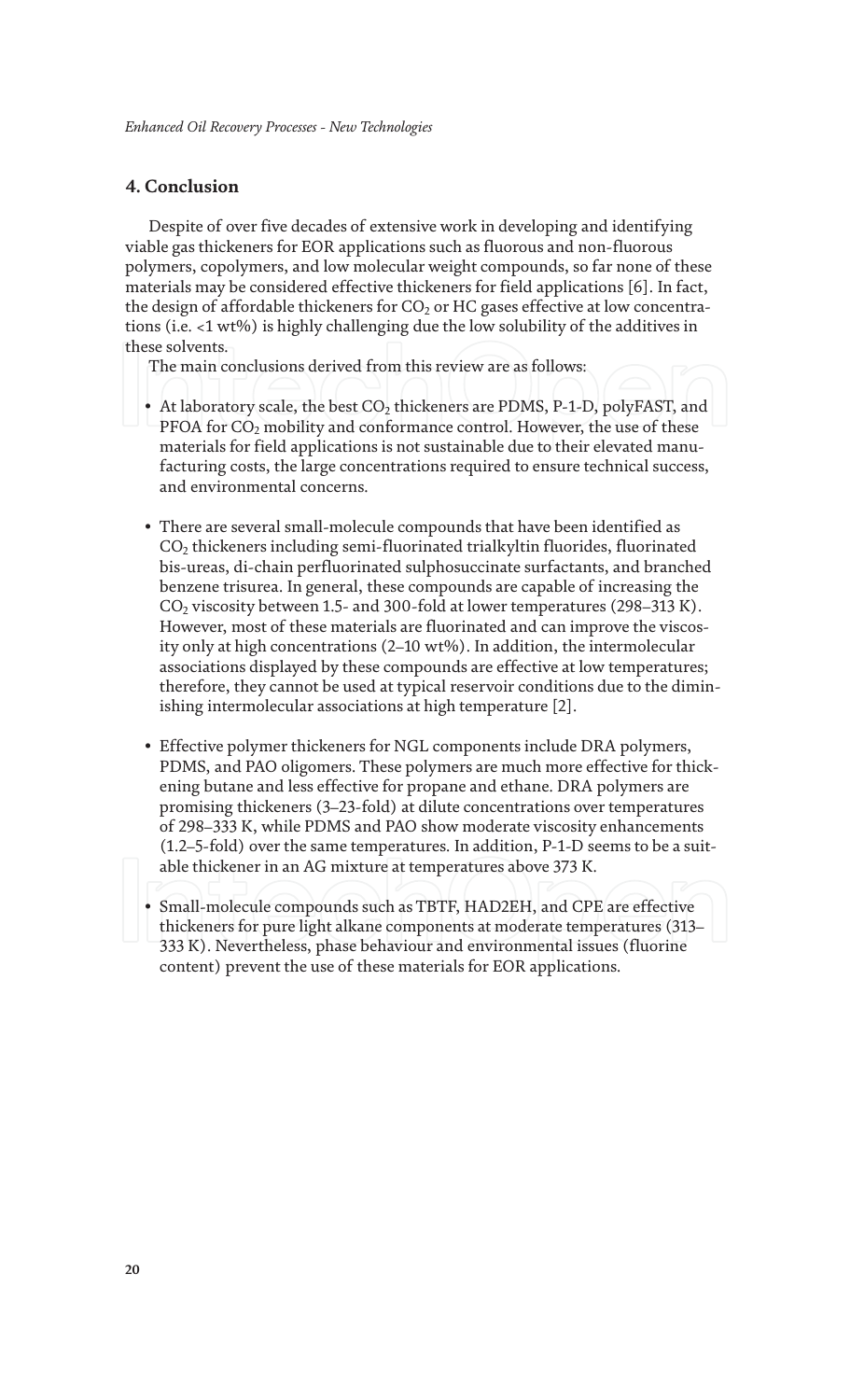## **Author details**

Nasser Mohammed Al Hinai $^{1,2*}$ , Matthews Myers $^3$ , Colin D. Wood $^3$  and Ali Saeedi $^1$ 

1 Department of Petroleum Engineering, Curtin University, Perth, WA, Australia

2 Petroleum Development Oman L.L.C., Muscat, Sultanate of Oman

3 Commonwealth Scientific and Industrial Research Organization, Perth, WA, Australia

\*Address all correspondence to: nasser.alhinai5@gmail.com

### **IntechOpen**

© 2019 The Author(s). Licensee IntechOpen. This chapter is distributed under the terms of the Creative Commons Attribution License (http://creativecommons.org/licenses/ by/3.0), which permits unrestricted use, distribution, and reproduction in any medium, provided the original work is properly cited.  $\left[\mathbf{e}\right]$  BY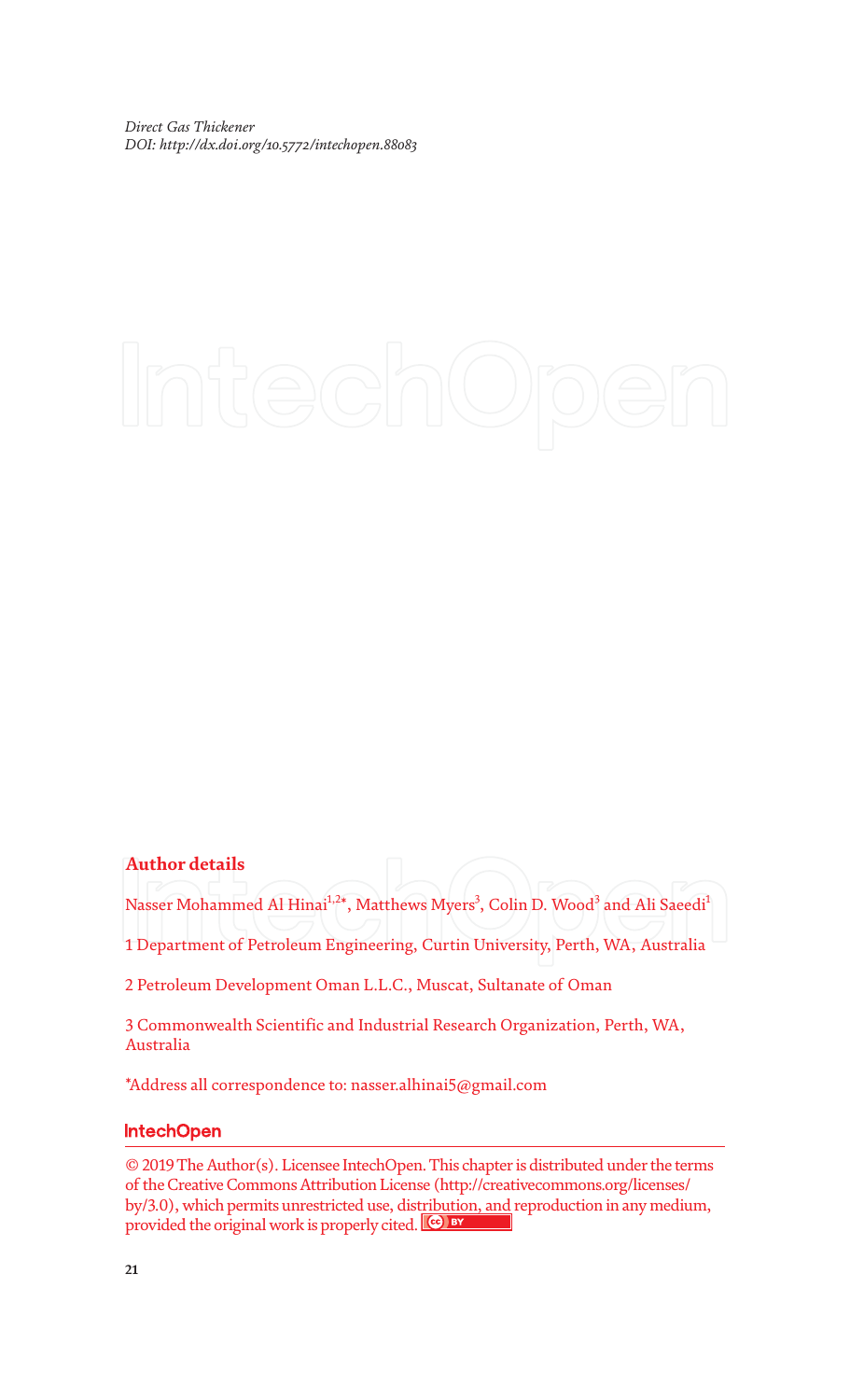# **References**

[1] Enick RM, Ammer J. A literature review of attempts to increase the viscosity of dense carbon dioxide. Website of the National Energy Technology Laboratory; 1998

[2] Lee J et al. Development of small molecule CO<sub>2</sub> thickeners for EOR and fracturing. In: SPE Improved Oil Recovery Symposium. Tulsa, Oklahoma: USA Society of Petroleum Engineers; 2014

[3] Dai C et al. Impairment mechanism of thickened supercritical carbon dioxide fracturing fluid in tight sandstone gas reservoirs. Fuel. 2018;**211**:60-66

[4] Huang Z et al. Enhancement of the viscosity of carbon dioxide using styrene/fluoroacrylate copolymers. Macromolecules. 2000;**33**(15):5437-5442

[5] Martini A, Ramasamy US, Len M. Review of viscosity modifier lubricant additives. Tribology Letters. 2018;**66**(2):58

[6] Enick RM et al. Mobility and conformance control for  $CO<sub>2</sub> EOR$ via thickeners, foams, and gels—A literature review of 40 years of research and pilot tests. In: SPE Improved Oil Recovery Symposium. Tulsa, Oklahoma, USA: Society of Petroleum Engineers; 2012

[7] Enick R, Olsen D. Mobility and conformance control for carbon dioxide enhanced oil recovery  $(CO<sub>2</sub>-EOR)$  via thickeners, foams, and gels–A detailed literature review of 40 years of research. U.S. Department of Energy, National Energy Technology Laboratory (NETL); 2012

[8] Lee J. Small molecule associative  $CO<sub>2</sub>$  thickeners for improved mobility control (doctoral dissertation).

Pittsburgh, USA: University of Pittsburgh; 2017

[9] Dandge D, Heller J. Polymers for mobility control in  $CO<sub>2</sub>$  floods. In: SPE International Symposium on Oilfield Chemistry. San Antonio: Texas Society of Petroleum Engineers; 1987

[10] Dandge D et al. Kinetics of 1-hexene polymerization. Journal of Applied Polymer Science. 1986;**32**(6):5373-5383

[11] Heller J et al. Direct thickeners for mobility control of  $CO<sub>2</sub>$  floods. Society of Petroleum Engineers Journal. 1985;**25**(05):679-686

[12] Heller J, Kovarik F, Taber J. Improvement of  $CO<sub>2</sub>$  flood performance. Annual Report 1985. 1986

[13] Heller JP, Kovarik F, Taber JJ. Improvement of  $CO<sub>2</sub>$  flood performance. Third Annual Report. Socorro (USA): New Mexico Institute of mining and Technology, New Mexico Petroleum Recovery Research Center; 1989

[14] Martin F, Heller J. Improvement of CO<sub>2</sub> flood performance-Quarterly report Jan.–March. PRRC. 1990;**1990**(2):90-20

[15] Zhang S, She Y, Gu Y. Evaluation of polymers as direct thickeners for CO<sub>2</sub> enhanced oil recovery. Journal of Chemical and Engineering Data. 2011;**56**(4):1069-1079

[16] Al Hinai NM et al. Experimental evaluations of polymeric solubility and thickeners for supercritical  $CO<sub>2</sub>$ at high temperatures for enhanced oil recovery. Energy and Fuels. 2018;**32**(2):1600-1611

[17] Al Hinai NM et al. Experimental study of miscible thickened natural gas injection for enhanced oil recovery. Energy and Fuels. 2017;**31**(5):4951-4965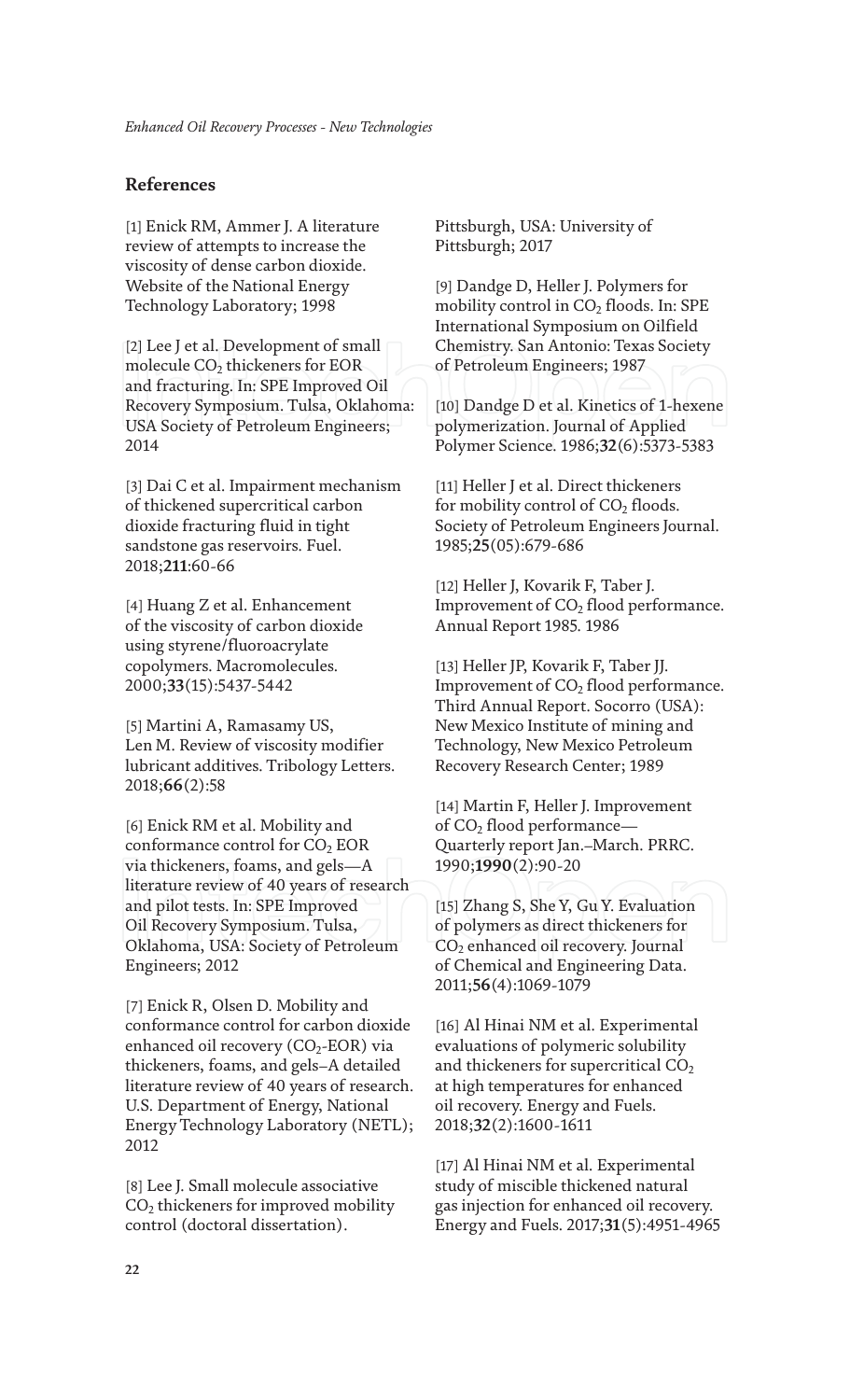[18] Bullen RS, Mzik J, Richard JP. Novel compositions suitable for treating deep wells. In: C.F. Ltd, editor. U.S Patent 4701270. 1987

[19] Sarbu T, Styranec TJ, Beckman EJ. Design and synthesis of low cost, sustainable  $CO<sub>2</sub>$ -Philes. Industrial and Engineering Chemistry Research. 2000;**39**(12):4678-4683

[20] Cullick AS. Enhanced oil recovery using carbon dioxide. In: E.O. Corp, editor. U.S. Patent 4609043. 1986

[21] Liave FM, Chung FTH, Burchfield TE. Use of entrainers in improving mobility control of supercritical CO<sub>2</sub>. SPE Reservoir Engineering. 1990;**5**(01):47-51

[22] Holtmyer MD, Hunt CV. Nonaqueous viscosified carbon dioxide and method of use. In: D. Halliburton Company, Okla, editor. U.S Patent 4964467. 1990

[23] Terry RE et al. Polymerization in supercritical  $CO<sub>2</sub>$  to improve  $CO<sub>2</sub>/oil$ mobility ratios. In: SPE International Symposium on Oilfield Chemistry. San Antonio, Texas: Society of Petroleum Engineers; 1987

[24] Harris TV, Irani CA, Pretzer WR. Enhanced oil recovery using  $CO<sub>2</sub>$ flooding. In: C.R.a.T. Co, editor. U.S Patent 4913235A. 1990

[25] Bae JH. Viscosified  $CO<sub>2</sub>$  process: Chemical transport and other issues. In: SPE International Symposium on Oilfield Chemistry. San Antonio, Texas: Society of Petroleum Engineers; 1995

[26] Bae J, Irani C. A laboratory investigation of viscosified  $CO<sub>2</sub>$  process. SPE Advanced Technology Series. 1993;**1**(01):166-171

[27] Williams LL, Rubin JB, Edwards HW. Calculation of Hansen solubility parameter values for a range of pressure and temperature conditions, including the supercritical fluid region. Industrial and Engineering Chemistry Research. 2004;**43**(16):4967-4972

[28] Cai S. Study of  $CO<sub>2</sub>$  Mobility Control Using Cross-Linked Gel Conformance Control and  $CO<sub>2</sub>$ Viscosifiers in Heterogeneous Media. College Station, USA: Texas A & M University; 2011

[29] Al Yousef Z. Study of  $CO<sub>2</sub>$  Mobility Control in Heterogeneous Media Using CO2 Thickening Agents. College Station, USA: Texas A & M University; 2012

[30] O'Brien MJ et al. Anthraquinone siloxanes as thickening agents for supercritical CO<sub>2</sub>. Energy and Fuels. 2016;**30**(7):5990-5998

[31] Shen Z et al.  $CO_2$ -solubility of oligomers and polymers that contain the carbonyl group. Polymer. 2003;**44**(5):1491-1498

[32] McClain J, et al. Characterization of polymers and amphiphiles in supercritical  $CO<sub>2</sub>$  using small angle neutron scattering and viscometry. In: Proceedings of 1996 Spring Meeting of ACS, Division of Polymeric materials. AMER Chemical SOC, NW, WASHINGTON, DC 20036; 1996

[33] Wang Y et al. Design and evaluation of nonfluorous  $CO<sub>2</sub>$ soluble oligomers and polymers. The Journal of Physical Chemistry B. 2009;**113**(45):14971-14980

[34] Jianhang X. Carbon Dioxide Thickening Agents for Reduced  $CO<sub>2</sub>$ Mobility. Pittsburgh: University of Pittsburgh; 2003

[35] Xu J, Enick RM. Thickening carbon dioxide with the fluoroacrylatestyrene copolymer. In: SPE Annual Technical Conference and Exhibition. New Orleans, Louisiana: Society of Petroleum Engineers; 2001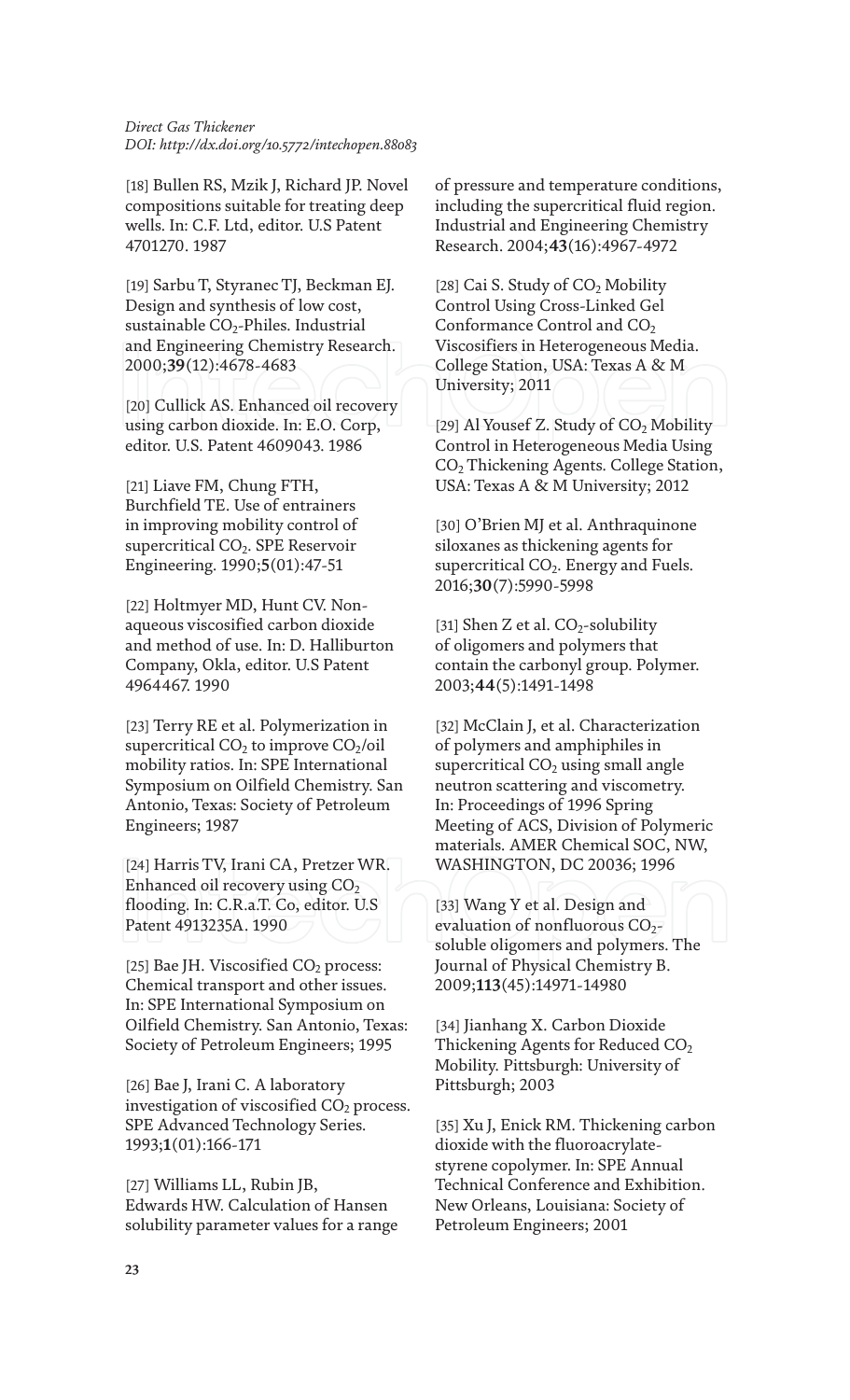[36] Tapriyal D. Design of Non-Fluorous Carbon Dioxide Soluble Compounds. Pittsburgh, USA: University of Pittsburgh; 2009

[37] Kilic S et al. Influence of tert-amine groups on the solubility of polymers in CO2. Polymer. 2009;**50**(11):2436-2444

[38] Potluri VK et al. The high  $CO<sub>2</sub>$ solubility of per-acetylated  $\alpha$ -,  $\beta$ -, and γ-cyclodextrin. Fluid Phase Equilibria. 2003;**211**(2):211-217

[39] Hong L, Thies MC, Enick RM. Global phase behavior for  $CO<sub>2</sub>$ philic solids: The  $CO<sub>2</sub> + β$ -d-maltose octaacetate system. The Journal of Supercritical Fluids. 2005;**34**(1):11-16

[40] Potluri VK et al. Peracetylated sugar derivatives show high solubility in liquid and supercritical carbon dioxide. Organic Letters. 2002;**4**(14):2333-2335

[41] Kilic S et al. Phase behavior of oxygen-containing polymers in  $CO<sub>2</sub>$ . Macromolecules. 2007;**40**(4):1332-1341

[42] Drohmann C, Beckman EJ. Phase behavior of polymers containing ether groups in carbon dioxide. The Journal of Supercritical Fluids. 2002;**22**(2):103-110

[43] Tapriyal D et al. Poly(vinyl acetate), poly (1-O-(vinyloxy) ethyl-2,3,4,6 tetra-O-acetyl-β-d-glucopyranoside) and amorphous poly(lactic acid) are the most  $CO<sub>2</sub>$ -soluble oxygenated hydrocarbon-based polymers. The Journal of Supercritical Fluids. 2008;**46**(3):252-257

[44] Heller JP, Kovarik FS. Improvement of CO<sub>2</sub> flood performance. Fourth Annual Report for the Period of Oct. 1, 1987–Sept. 30, 1988. New Mexico Petroleum Recovery Research Centre; 1988

[45] Babu SS, Praveen VK, Ajayaghosh A. Functional  $\pi$ -gelators and their

applications. Chemical Reviews. 2014;**114**(4):1973-2129

[46] Terech P, Weiss RG. Low molecular mass gelators of organic liquids and the properties of their gels. Chemical Reviews. 1997;**97**(8):3133-3160

[47] Escuder B, Miravet JF. Silk-inspired low-molecular-weight organogelator. Langmuir. 2006;**22**(18):7793-7797

[48] Terech P et al. structural variations in a family of orthodialkoxyarenes organogelators. Journal of Colloid and Interface Science. 2006;**302**(2):633-642

[49] Trickett K et al. Rod-like micelles thicken CO<sub>2</sub>. Langmuir. 2009;**26**(1):83-88

[50] John C. Structure of cobalt aerosol-OT reversed micelles studied by small-angle scattering methods. Journal of the Chemical Society, Faraday Transactions. 1994;**90**(17):2497-2504

[51] Hirst AR et al. Low-molecularweight gelators: Elucidating the principles of gelation based on Gelator solubility and a cooperative self-assembly model. Journal of the American Chemical Society. 2008;**130**(28):9113-9121

[52] Hanabusa K et al. Two-component, small molecule gelling agents. Journal of the Chemical Society, Chemical Communications. 1993;**18**:1382-1384

[53] Stals PJ et al. The influence of oligo (ethylene glycol) side chains on the self-assembly of benzene-1, 3, 5-tricarboxamides in the solid state and in solution. Journal of Materials Chemistry. 2009;**19**(1):124-130

[54] Dandge DK et al. Associative organotin polymers. 2. Solution properties of symmetric trialkyltin fluorides. Journal of Macromolecular Science: Part A—Chemistry. 1989;**26**(10):1451-1464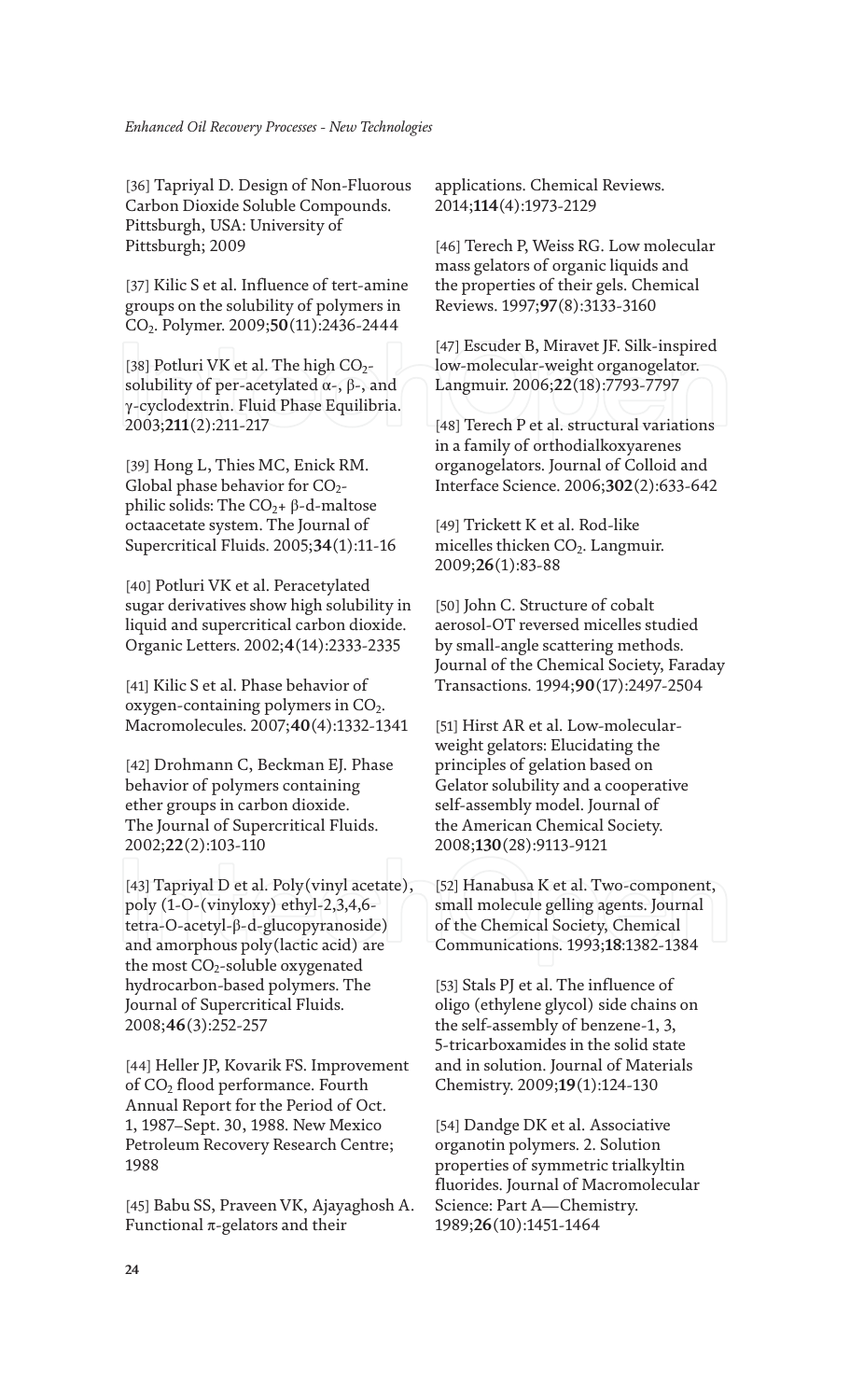[55] Shi C et al. Semi-fluorinated trialkyltin fluorides and fluorinated telechelic ionomers as viscosityenhancing agents for carbon dioxide. Industrial and Engineering Chemistry Research. 2001;**40**(3):908-913

[56] Iezzi A, Enick R, Brady J. Direct viscosity enhancement of carbon dioxide. In: Supercritical Fluid Science and Technology. American Chemical Society; 1989. pp. 122-139

[57] Johnston KP, Penninger JML. Supercritical fluid science and technology. In: ACS Symposium Series. Vol. 406. American Chemical Society; 1989. 564p

[58] Fieser LF et al. Napalm. Industrial and Engineering Chemistry. 1946;**38**(8):768-773

[59] Hughes M. Napalm: An American biography by Robert M. Neer. War in History. 2014;21(4):560-562

[60] Mysels KJ. Napalm. Mixture of aluminum disoaps. Industrial and Engineering Chemistry. 1949;**41**(7):1435-1438

[61] Koide K. Latex composition comprising a cross-linking agent and molded product thereof. U.S. Patent 20080227913A1. 2008

[62] Enick R. The effect of hydroxy aluminum disoaps on the viscosity of light alkanes and carbon dioxide. In: SPE International Symposium on Oilfield Chemistry. Anaheim: California Society of Petroleum Engineers; 1991

[63] Lewis P. An Attempt to Increase the Viscosity of  $CO<sub>2</sub>$  with Metallic Stearates. Pittsburgh, USA: University of Pittsburgh; 1990

[64] Iezzi A et al. 'Gel' formation in carbon dioxide-semifluorinated alkane mixtures and phase equilibria of a carbon dioxide-perfluorinated

alkane mixture. Fluid Phase Equilibria. 1989;**52**:307-317

[65] Gullapalli P, Tsau JS, Heller JP. Gelling behavior of 12-hydroxystearic acid in organic fluids and dense  $CO<sub>2</sub>$ . In: SPE International Symposium on Oilfield Chemistry. San Antonio, Texas: Society of Petroleum Engineers; 1995. p. 13

[66] Shi C et al. The gelation of  $CO_2$ : A sustainable route to the creation of microcellular materials. Science. 1999;**286**(5444):1540-1543

[67] Paik IH et al. Fiber formation by highly  $CO_2$ -soluble bisureas containing peracetylated carbohydrate groups. Angewandte Chemie International Edition. 2007;**46**(18):3284-3287

[68] Eastoe J et al. Variation of surfactant counterion and its effect on the structure and properties of aerosol-OT-based water-in-oil microemulsions. Journal of the Chemical Society, Faraday Transactions. 1992;**88**(3):461-471

[69] Eastoe J et al. Structures of metal bis (2-ethylhexylsulfosuccinate) aggregates in cyclohexane. The Journal of Physical Chemistry. 1993;**97**(7):1459-1463

[70] Cummings S et al. Design principles for supercritical  $CO<sub>2</sub>$  viscosifiers. Soft Matter. 2012;**8**(26):7044-7055

[71] Eastoe J et al. Water-in- $CO<sub>2</sub>$ microemulsions studied by smallangle neutron scattering. Langmuir. 1997;**13**(26):6980-6984

[72] Eastoe J, Gold S, Steytler DC. Surfactants for  $CO<sub>2</sub>$ . Langmuir. 2006;**22**(24):9832-9842

[73] Eastoe J et al. Effects of fluorocarbon surfactant chain structure on stability of water-incarbon dioxide microemulsions. Links between aqueous surface tension and microemulsion stability. Langmuir. 2002;**18**(8):3014-3017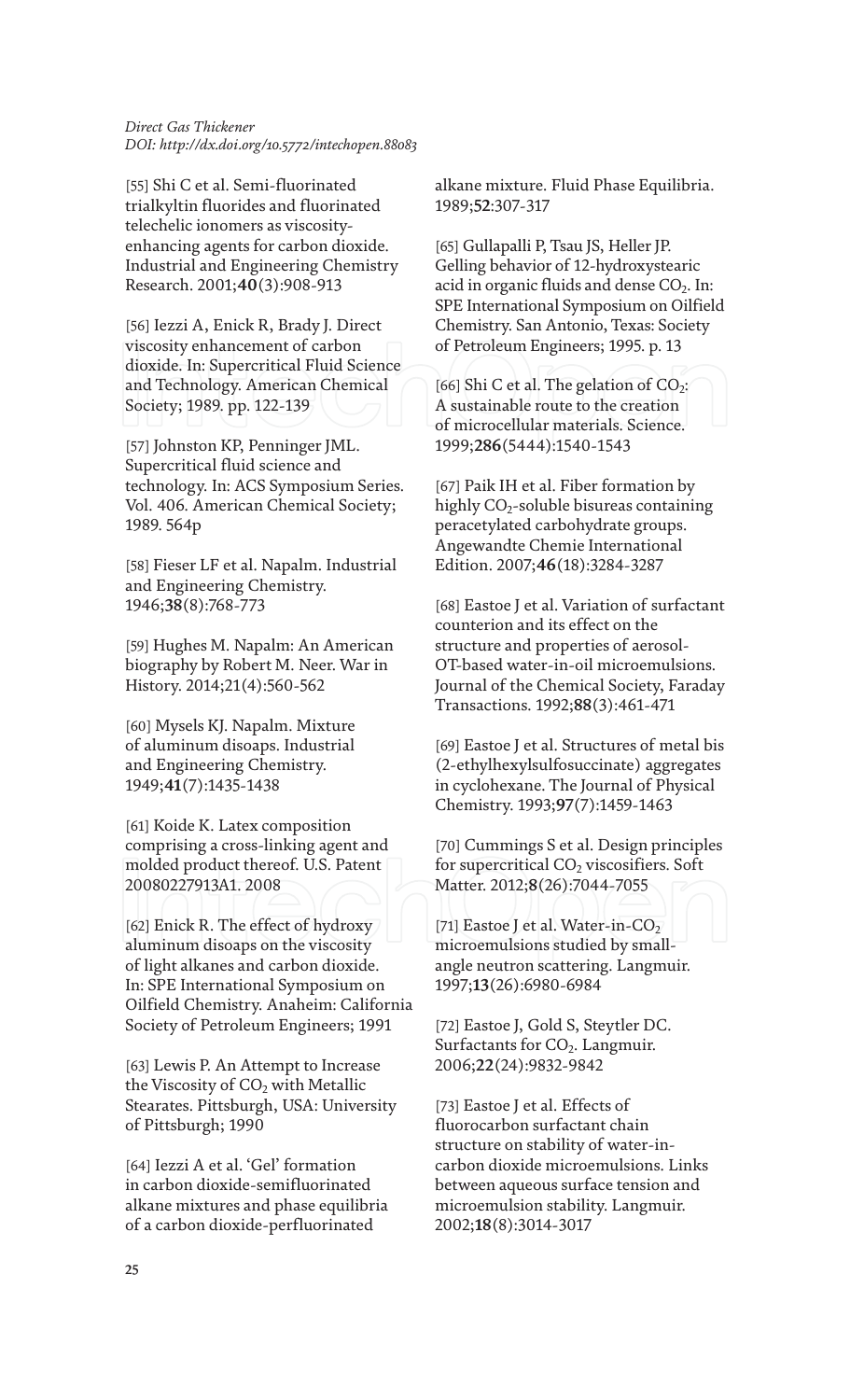[74] Liu ZT, Erkey C. Water in carbon dioxide microemulsions with fluorinated analogues of AOT. Langmuir. 2001;**17**(2):274-277

[75] Doherty MD et al. Small molecule cyclic amide and urea based thickeners for organic and sc- $CO<sub>2</sub>/$ organic solutions. Energy and Fuels. 2016;**30**(7):5601-5610

[76] Koottungal L. Survey: Miscible  $CO<sub>2</sub>$  continues to eclipse steam in US EOR production. Oil and Gas Journal. 2014;**112**(4):78-91

[77] Jaber AK, Awang MB. Field-scale investigation of different miscible  $CO<sub>2</sub>$ injection modes to improve oil recovery in a clastic highly heterogeneous reservoir. Journal of Petroleum Exploration and Production Technology. 2017;**7**(1):125-146

[78] Kirby CF, McHugh MA. Phase behavior of polymers in supercritical fluid solvents. Chemical Reviews. 1999;**99**(2):565-602

[79] C AR Jr. Oil Recovery process by miscible displacement. U.S. Patent 3444930. 1969

[80] Dauben DL, Reed J, Shelton J, Lyman Y. Recovery of oil with viscous propane. U.S. Patent 3570601. 1971

[81] Henderson J, Meyer W, Taber J. Miscible drive secondary oil recovery process. U.S. Patent 3330345. 1967

[82] Dhuwe A. Thickeners for Natural Gas Liquids to Improve the Performance in Enhanced Oil Recovery and Dry Hydraulic Fracking. University of Pittsburgh; 2016

[83] Dhuwe A et al. Assessment of solubility and viscosity of ultrahigh molecular weight polymeric thickeners in ethane, propane and butane for miscible EOR. Journal of Petroleum Science and Engineering. 2016;**145**:266-278

[84] Dindar C. High-pressure viscosity and density of polymer solutions at the critical polymer concentration in near-critical and supercritical fluids. In: Chemical Engineering. Pittsburgh, USA: Virginia Polytechnic Institute and State University; 2001

[85] Dindar C, Kiran E. High-pressure viscosity and density of polymer solutions at the critical polymer concentration in near-critical and supercritical fluids. Industrial and Engineering Chemistry Research. 2002;**41**(25):6354-6362

[86] Wu MM. Process for manufacturing olefinic oligomers having lubricating properties. U.S. Patents 4827073A. 1989

[87] Zolper T et al. Lubrication properties of polyalphaolefin and polysiloxane lubricants: Molecular structure–tribology relationships. Tribology Letters. 2012;**48**(3):355-365

[88] Dhuwe A et al. Small associative molecule thickeners for ethane, propane and butane. The Journal of Supercritical Fluids. 2016;**114**:9-17

[89] Lee J et al. Polymeric and small molecule thickeners for  $CO<sub>2</sub>$ , ethane, propane and butane for improved mobility control. In: SPE Improved Oil Recovery Conference. Tulsa, Oklahoma, USA: Society of Petroleum Engineers; 2016

[90] Smith KW, Persinski LJ. Hydrocarbon gels useful in formation fracturing. In: C. Inc, editor. U.S Patents 5571315A. 1996

[91] Van Den Berghe EV, Van Der Kelen GP. A study of the chemical bond in (CH3)nSn(SCH3)4−n (n=0, 1, 2, 3) by nmr (1H, 119Sn, 13C) spectroscopy. Journal of Organometallic Chemistry. 1971;**26**(2):207-213